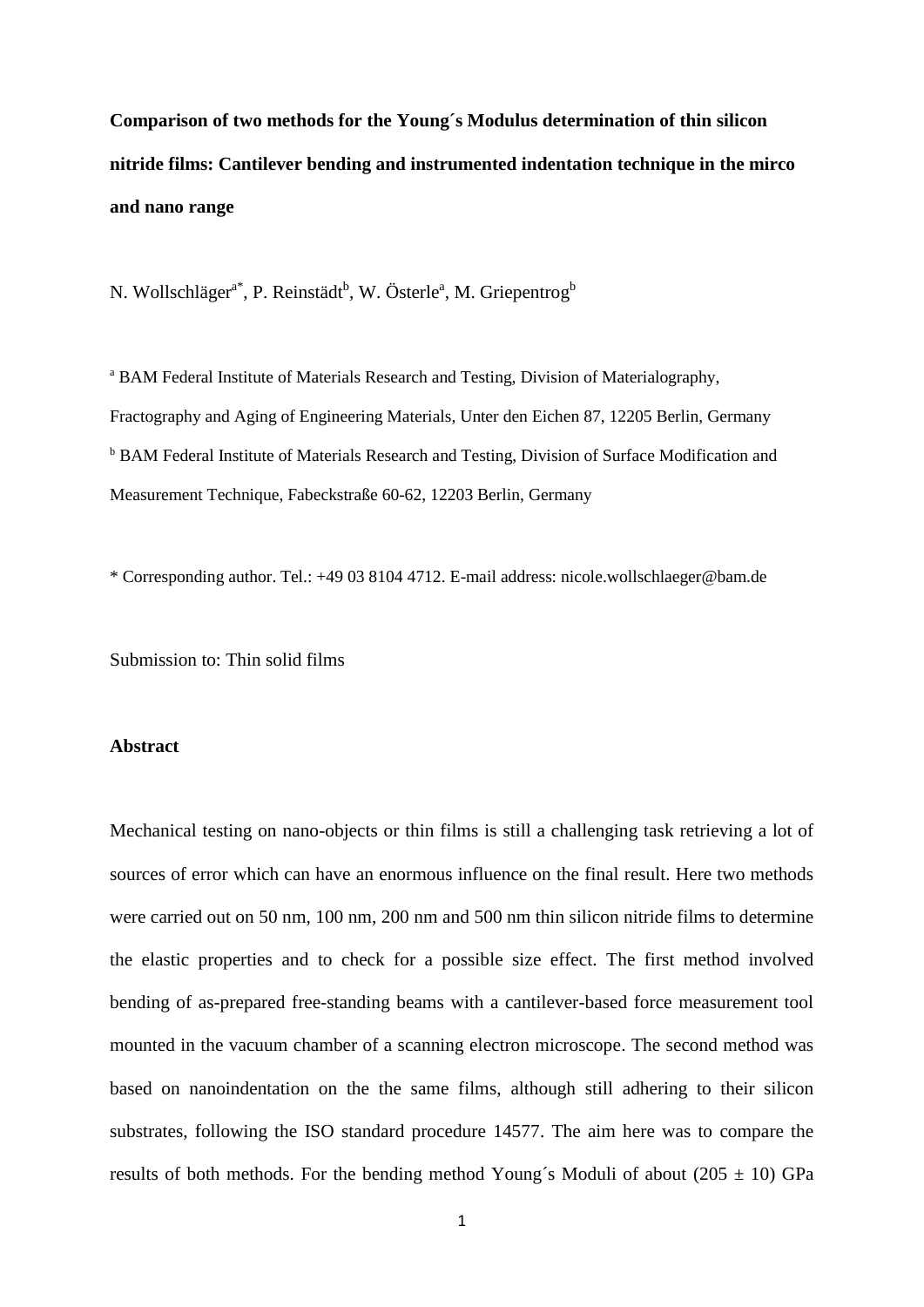were obtained, for nanoindentation values amount to  $(254 \pm 20)$  GPa. A size effect was not observed and both values are in agreement with the literature. Nevertheless, there is a mismatch between the results due to the uncertainties and difficulties in each technique. These were critically examined by listing and evaluating the error sources in detail. Especially it is demonstrated which parameters have to be known exactly and what is happening if small deviations are taken into account. At the end the comparability of these techniques is checked with regard to the fact that both methods base on completely different models and simplifications. Out of this knowledge recommendations can be derived for testing at the nanoscale using either bending or nanoindentation.

Keywords: mechanical properties, Young´s Modulus, bending, nanoindentation, thin films, uncertainty budget, silicon nitride

# **1. Introduction**

Structural elements become smaller and smaller with the progressing technical evolution. The advantages are on hand: saving material and lowering costs for the preparation. Typical application fields of mirco- and nano-mechanical systems in combination with nano-objects or membranes are medicine or analytical science and technology [1-5]. Other industrial issues deal with scratch-resistant and shockproof thin coatings in the sub-micron range [6-9]. All of these components shall exhibit certain mechanical properties concerning their flexibility or fracture toughness. This has to be checked also in the context of an assumed size effect, predicting higher bending strength for smaller volumes where the probability of critical flaws is smaller [10]. Measuring the mechanical properties of such nano- and micro-objects or films is a challenging task retrieving lot of sources of error. There are various techniques on the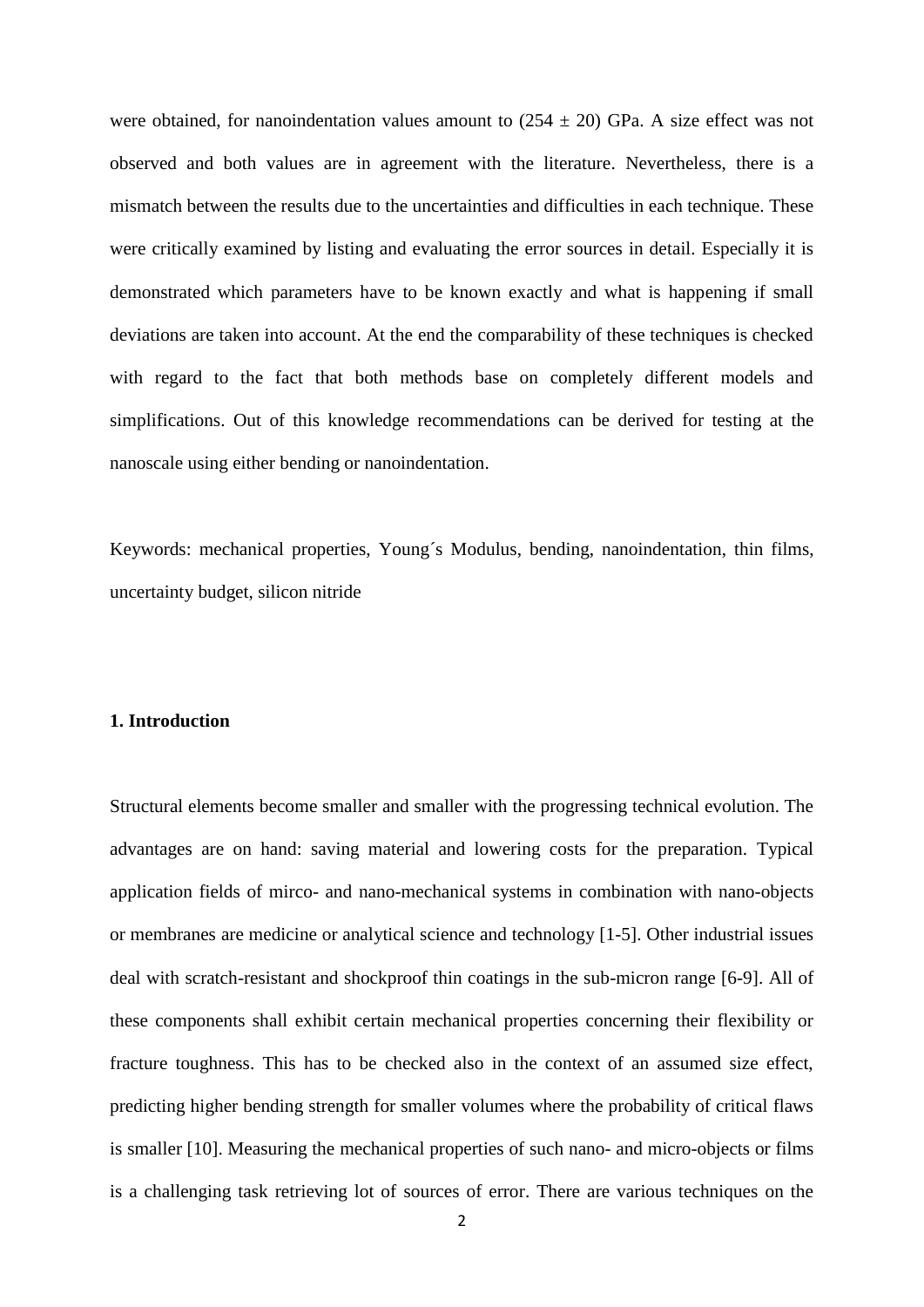market such as indentation [11-13], tensile testing [14], bending [15-20] and resonance tests [21], just to mention some of them. But often the results are not comparable, sources of error are hardly considered and the influence of the preparation is not clear in all cases. Therefore it is still interesting to determine material properties at the nanoscale and have a detailed critical look on them. Furthermore, there is a need to improve measuring methods and to develop new techniques.

In this publication the scope is on the detailed comparison of two different methods for the determination of the Young´s Modulus. The first method is based on in-situ bending tests on as-prepared beam-like objects with a micromanipulator equipped with a force measurement tool (see Fig. 2a). The objects were cut out of commercially available free-standing silicon nitride membranes by the Focused Ion Beam (FIB) technique. The applied force measurement technique is less investigated, but the set-up is simple and sources of error exist in a manageable amount. Only few parameters have to be checked for the determination of the Young´s Modulus: The correct force and displacement detection and the geometry parameters of the as-prepared beam-like nanostructure. Especially for brittle materials as silicon nitride the bending test is a suitable method in comparison to tensile testing, where no or less information about the deformation capability are available out of the measuring set-up. In a bending test this information can be extracted easily by the detection of the displacement.

Additionally, the same thin films adhered to the bulk silicon wafer were tested using the established instrumented indentation technique (IIT) as a second different method. The measurement of the Young's Modulus of thin films using IIT, commonly known also as nanoindentation, is still challenging, because nanoindentation is very sensitive to surface roughness and inhomogeneity of the tested material. Another important point relates to the influence of the substrate on the measured value of the modulus, which increases with increasing modulus ratio between film and substrate. Even for small ratios of indentation depth to film thickness the measured indentation modulus for the film is still affected by the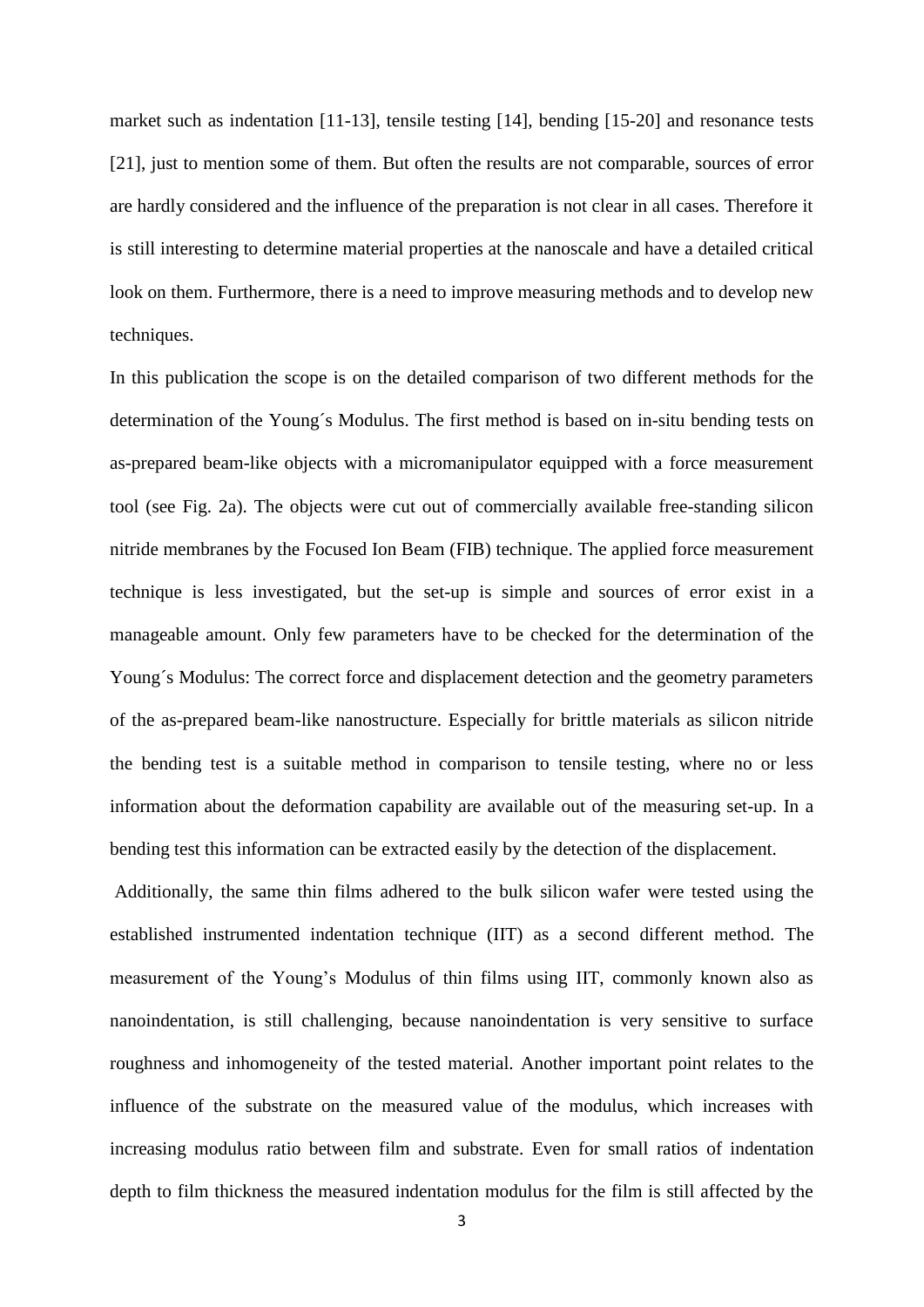substrate. Several approaches to calculate the film modulus can be found in the literature. For example Bhattachary and Nix [22] were using finite elements (FE) modeling for a rigid conical indenter and silicon and aluminum as substrate and film materials. Another possibility was shown by Chudoba et al. These authors found an analytical solution for the Hertzian contact of coated systems in combination with a spherical indenter to calculate the modulus on ultra-thin-coatings [23]. The method, for the IIT data, used in this article to calculate the Young's Modulus of the silicon nitride films is based on the concept of an "effective indenter shape" first introduced by Pharr and Bolshakov [24, 25].

The reliability of each method was examined critically by creating a detailed uncertainty budget. Furthermore, FEM simulations helped assessing difficulties with tip positioning. Finally the report shows clearly potentials and limitations of the used techniques on a practically examined testing system. Moreover it gives recommendations how to prepare such a test on a thin solid film system and it identifies the parameters, which are important for getting reliable results.

# **2. Experimental details**

The materials studied in this work are commercially available amorphous silicon nitride thin films deposited on silicon <100> from PLANO GmbH, Germany. Square openings were etched into the 200 µm thick silicon bulk material by the manufacturer in order to provide free standing membranes (Fig. 1a). These samples are available with different silicon nitride film thicknesses and opening dimensions. In this study 50 nm, 100 nm, 200 nm and 500 nm thick films (all nominal) were investigated. The membranes were spanned over 100  $\mu$ m x 100  $\mu$ m square openings.

## *2.1. Cantilever preparation*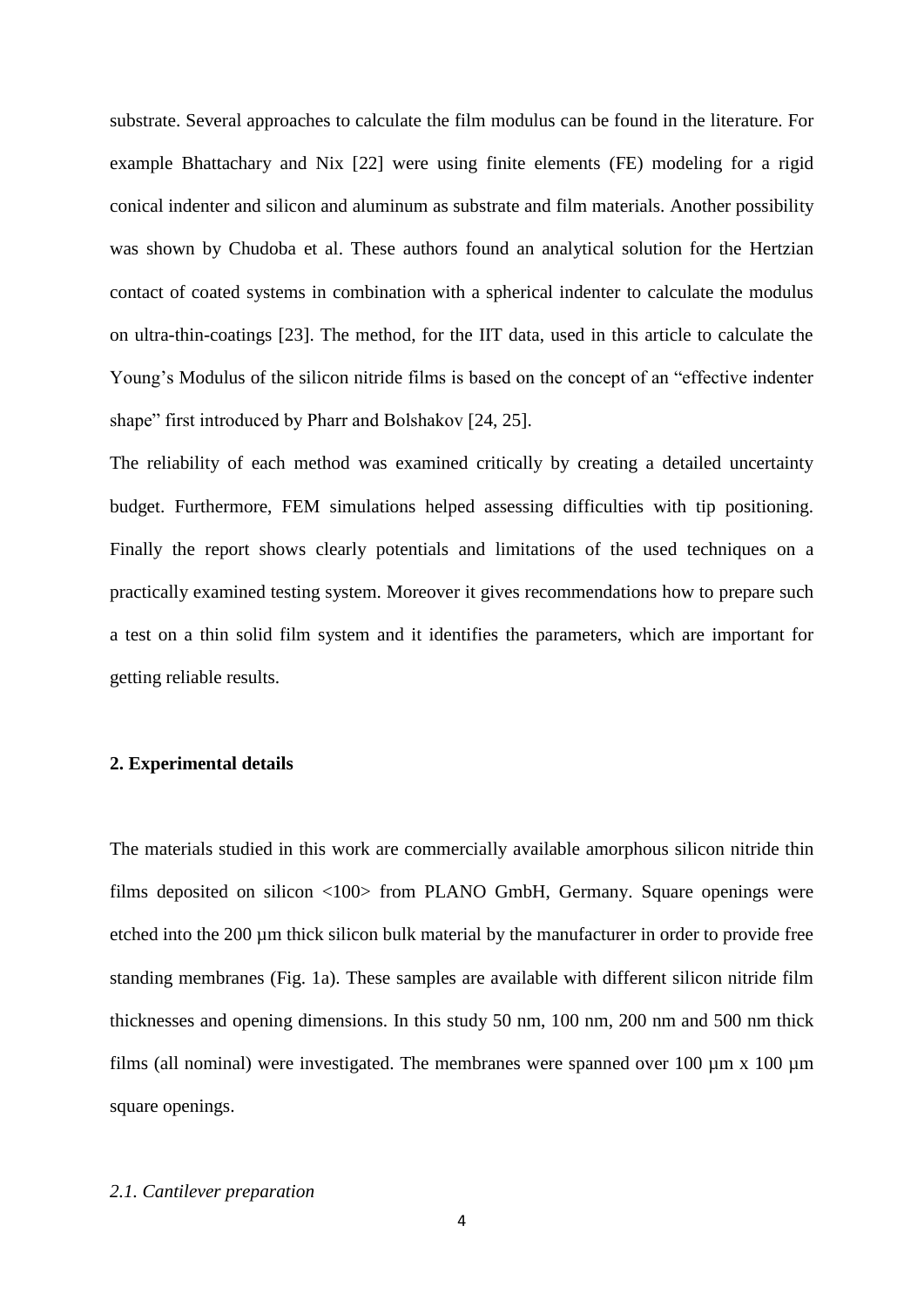The above mentioned free-standing silicon nitride films were machined using a DualBeam Focused Ion Beam instrument FEI Quanta 3D FEG with Gallium source and an acceleration voltage of 30 kV. One-side clamped beams were milled at the edge of the openings (Fig.1b and 1c). The nominal width for all beams was adjusted to 2  $\mu$ m. The beams for the 500 nm thick films had a nominal length of 15 µm and were machined with ion currents of 1 nA for rough milling and 50 pA for polishing the beam edges. The same was done for 200 nm thick films with a nominal beam length of 5  $\mu$ m and rough milling at 0.3 nA, as well as for 100 nm and 50 nm thick films with a nominal length of  $3 \mu$ m and rough milling ion currents of 0.1 nA and 50 pA respectively. For the subsequent bending test it was necessary to remove the rest of the free standing silicon nitride film in the opening using the ion beam. The exact length and width of the prepared beams were determined using the calibrated length measurement software within the FIB/SEM. The real thicknesses of the silicon nitride films were determined at one location of each specimen, at a site where the film was still adhering to the substrate, by preparing a cross-sectional sample by FIB technique and measure the silicon nitride layer thickness in a length scale calibrated TEM JEOL JEM 2200FS.



**Fig.1** Sample: (a) light microscopic top-view image on a backside etched square with a free-standing silicon nitride film on top; (b) light microscopic image of FIB-prepared beams in the opening; (c) SEM-image of a silicon nitride beam ready for testing.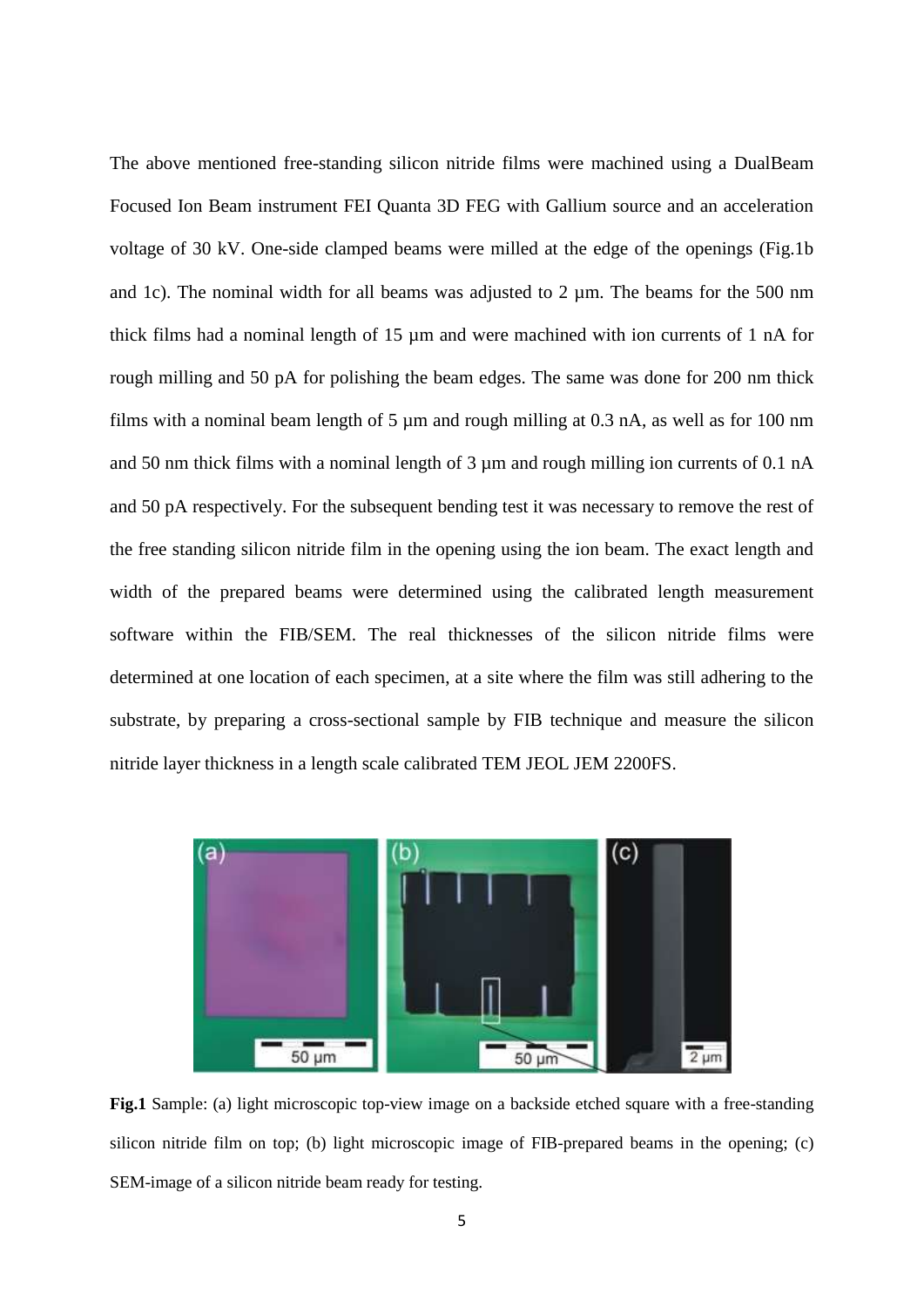#### *2.2. Micromechanical testing*

The as-prepared beams were bent with a Force-Measurement-System (FMS) from Kleindiek Nanotechnik, Germany. This system is an extension tool for a micromanipulator from the mentioned supplier (Fig. 2a). The tool is equipped with a 400 µm long silicon cantilever, coated with a piezo-resistive material. In contact with another material it gives a voltage signal. The FMS is mounted in the vacuum chamber of the DualBeam machine. Every step can be observed by scanning electron microscopy.

Before starting to measure on the silicon nitride beams, the system has to be calibrated. Therefore a certified calibration spring from the German National Metrology Institute (PTB) with known spring constant  $(k_1)$  is displaced exactly 1  $\mu$ m (Fig. 2b left). Together with the detected voltage a calibration value is calculated. All measured voltages are now multiplied by this calibration value and give the corresponding force value. To check whether this calibration value is plausible a second calibration spring with known spring constant  $k_2$  (Fig. 2b right) is also displaced 1 µm. Then forces between 8  $\mu$ N and 9, 8  $\mu$ N are measured, which indicates a standard deviation for the force measurement of about 10 %.

A second parameter had to be checked before starting measurements, the stiffness of the used cantilever. During the test, bending of the cantilever should not take place. Therefore a maximum loading force for the FMS was determined experimentally. A calibrated microelectromechanical system (MEMS) device from PTB with a moveable main shaft was displaced about 6 µm (Fig. 2c). The stiffness of the MEMS is stable until a maximum displacement of 8  $\mu$ m. When comparing both the theoretical and the measured forcedisplacement curves it becomes obvious that the slope (stiffness) is equal until a maximum force of about 7 µN. With higher forces the slopes differ more and more, which indicates that the cantilever of the FMS is bent.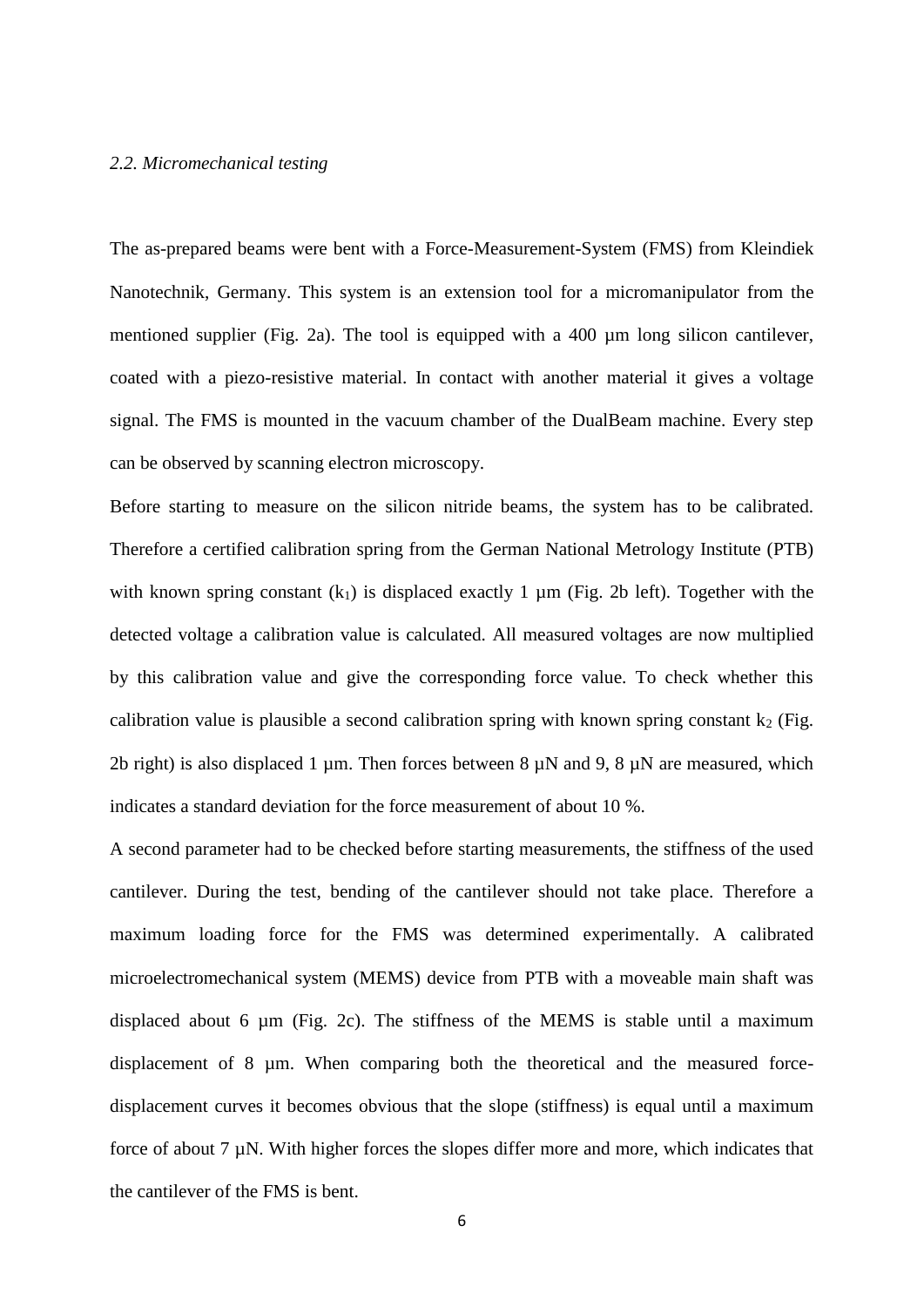

Fig. 2 (a) FMS setup and measuring principle; (b) calibration procedure; (c) checking the stiffness of the system with a calibrated MEMS; (d) silicon nitride beam bending experiment (Further information in the text).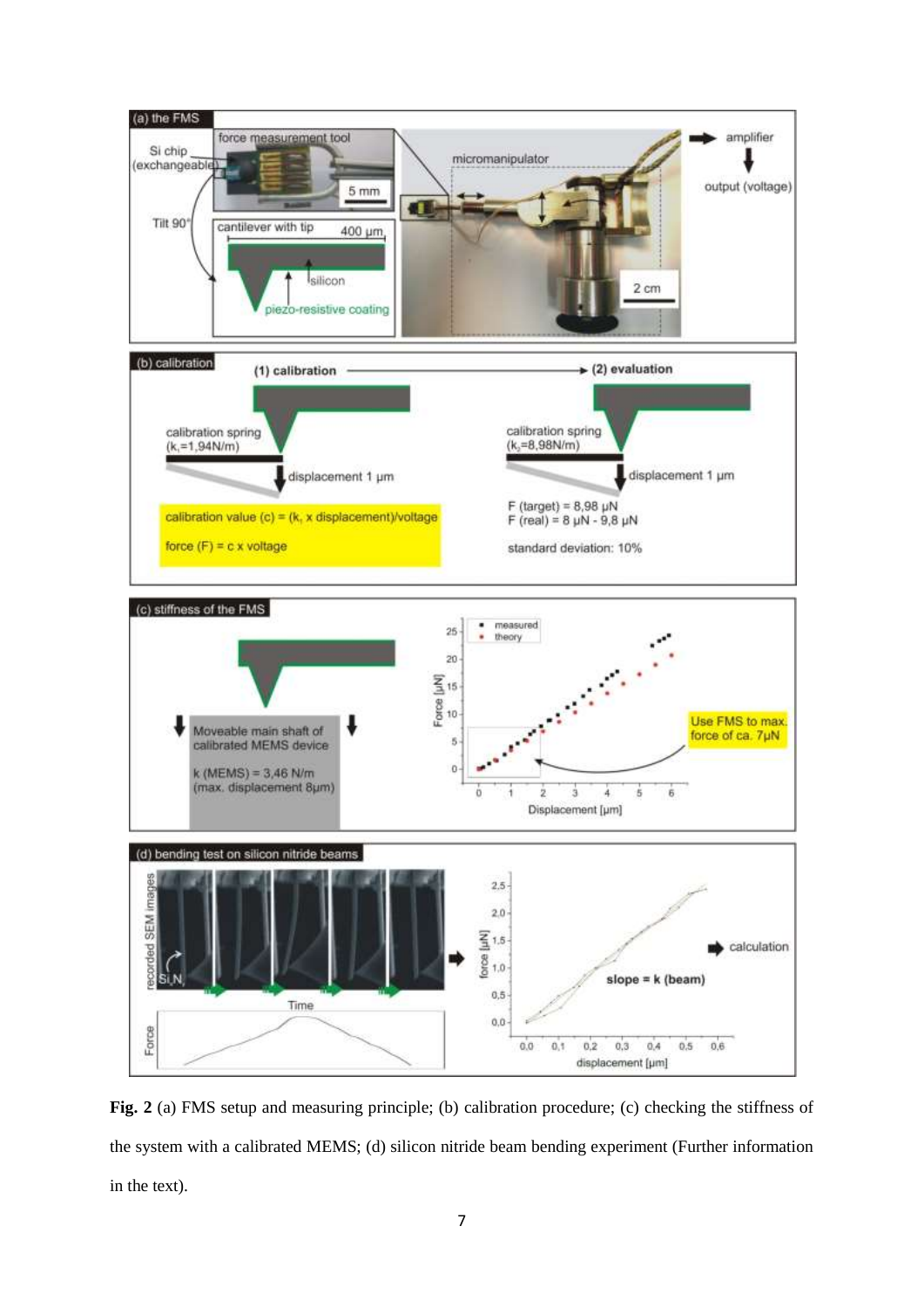The silicon nitride beams can be tested now (Fig. 2d). Unfortunately the system offers no automatic solution to apply constant forces or loading rates. Thus the beams were bent manually via driving knobs moving the micromanipulator in the three axes. However, preliminary tests showed that the manual bending with different bending speeds did not influence the resulting value significantly. The measured forces had to be correlated with the corresponding displacements. The displacements were measured with the image correlation software VEDDAC from Chemnitzer Werkstoffmechanik GmbH [26] applied to a series of images taken every second during the bending test by the SEM.

## *2.3 Instrumented Indentation Testing*

The silicon nitride layers on the silicon substrate next to the openings with the free-standing membrane were characterized additionally by instrumented indentation technique using the XP head of the G200 Nano Indenter from Keysight Technologies. All measurements were carried out with a new Berkovich tip (three sided pyramid) with a nominal tip radius of 200 nm. To hold the temperature constant, the whole G200 system is inside a cabinet, where the current internal temperature is constantly measured and actively controlled. During the tests, the internal temperature was  $(21.1\pm0.1)$  °C.

For each of the four samples three maximum displacements h<sub>max</sub> were chosen, which were less than or equal to the film thickness (please see displacement / film thickness rations in Fig. 4). The loading to hmax was controlled by keeping the loading rate divided by the load on the test surface constant at 0.05/s. The loading segment was followed by a short hold period of 10 s to reduce the possible influence of creep. A quick unload was done to 10 % of the maximum force  $F_{\text{max}}$ , with an unload rate of  $F_{\text{max}}$ \*0.05/s, followed by a second hold period of 75 s for the determination of the thermal drift. Only the last 50 seconds were used to determine the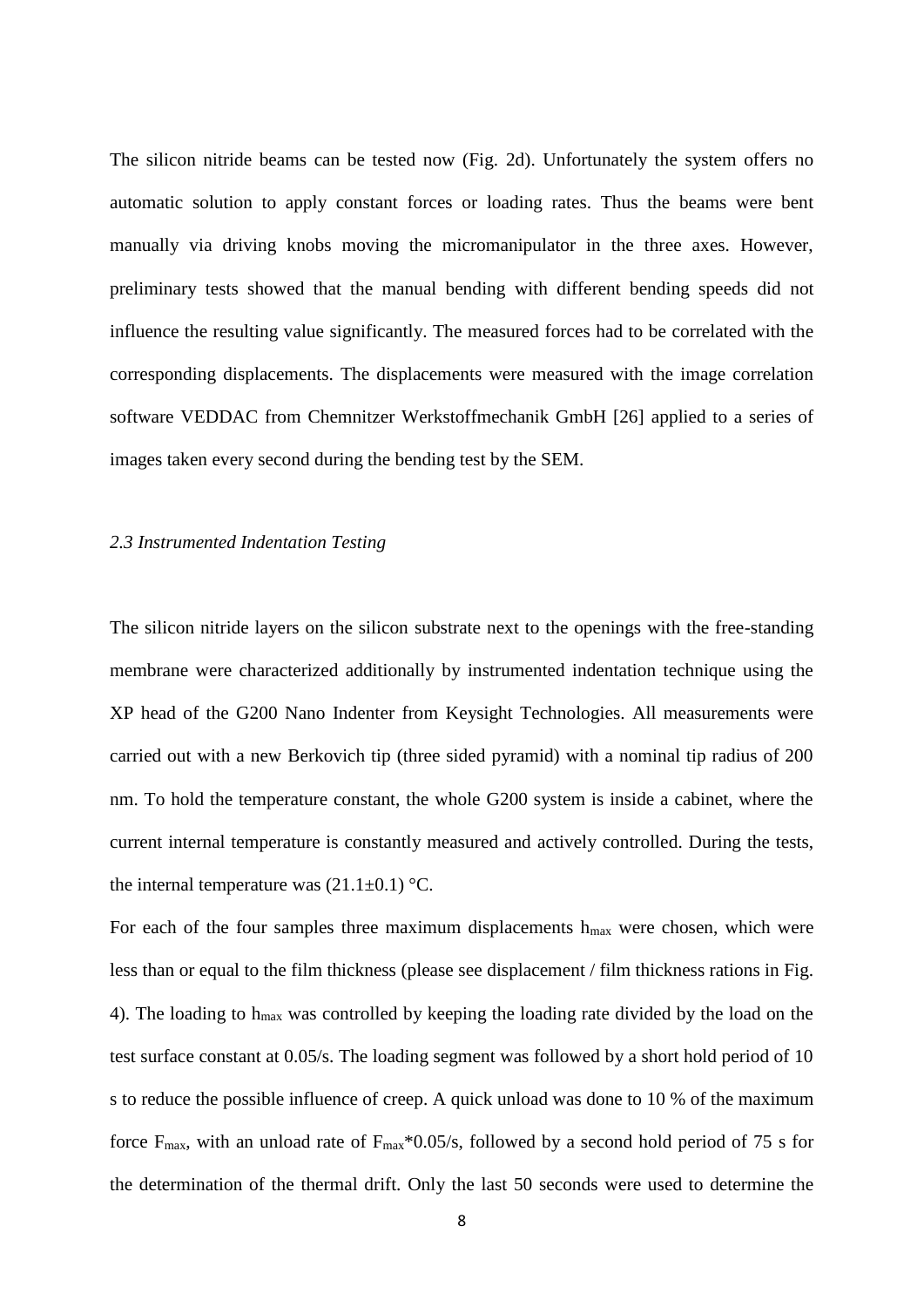thermal drift by using a linear fit of the hold period data. The calculated correction of the thermal drift was normally between -0.05 nm/s and +0.05 nm/s. For each sample and chosen maximum displacement an array of 4x2 single indentation tests were performed. The distance between each indent was 25 µm in x- and y-direction.

Another important point was the determination of the exact (real) area function of the Berkovich tip, which was measured with fused silica as a reference material from the supplier of the nanoindenter system, assuming a depth independent Young's Modulus of 72 GPa and a Poisson's ratio of 0.17. Fifteen continuous stiffness measurement (CSM) indentation tests were performed. Here the contact stiffness is measured continuously as a function of indentation depth or frequency. In the new ISO 14577 [27], the usage of a variable epsilon and the correction of radial displacement are recommended for the calculation of the area function of the tip. Taking these corrections into account, Choduba and Jennet have shown that an area function can be calculated which agrees with the independent direct measurement such as traceably calibrated AFM [28]. Therefore the software Indent Analyser2 from ASMEC, which already contains these corrections, was used to calculate the square root of the contact area as a function of the contact depth  $h_c$  (fit function with five coefficients):

$$
\sqrt{A_c} = c_1 + c_2 h_c^{1/4} + c_3 h_c^{1/2} + c_4 h_c + c_5 h_c^{3/2}
$$
\n(1)

In this way a very accurate area function of the Berkovich tip could be obtained.

### **3. Results**

### *3.1. Beam testing with the FMS*

The real thicknesses of the silicon nitride layers on silicon were determined by TEM. In case of the 100 nm thick film the thickness of the film in an opening was checked additionally. This was necessary in order to check whether etching of the opening eventually has affected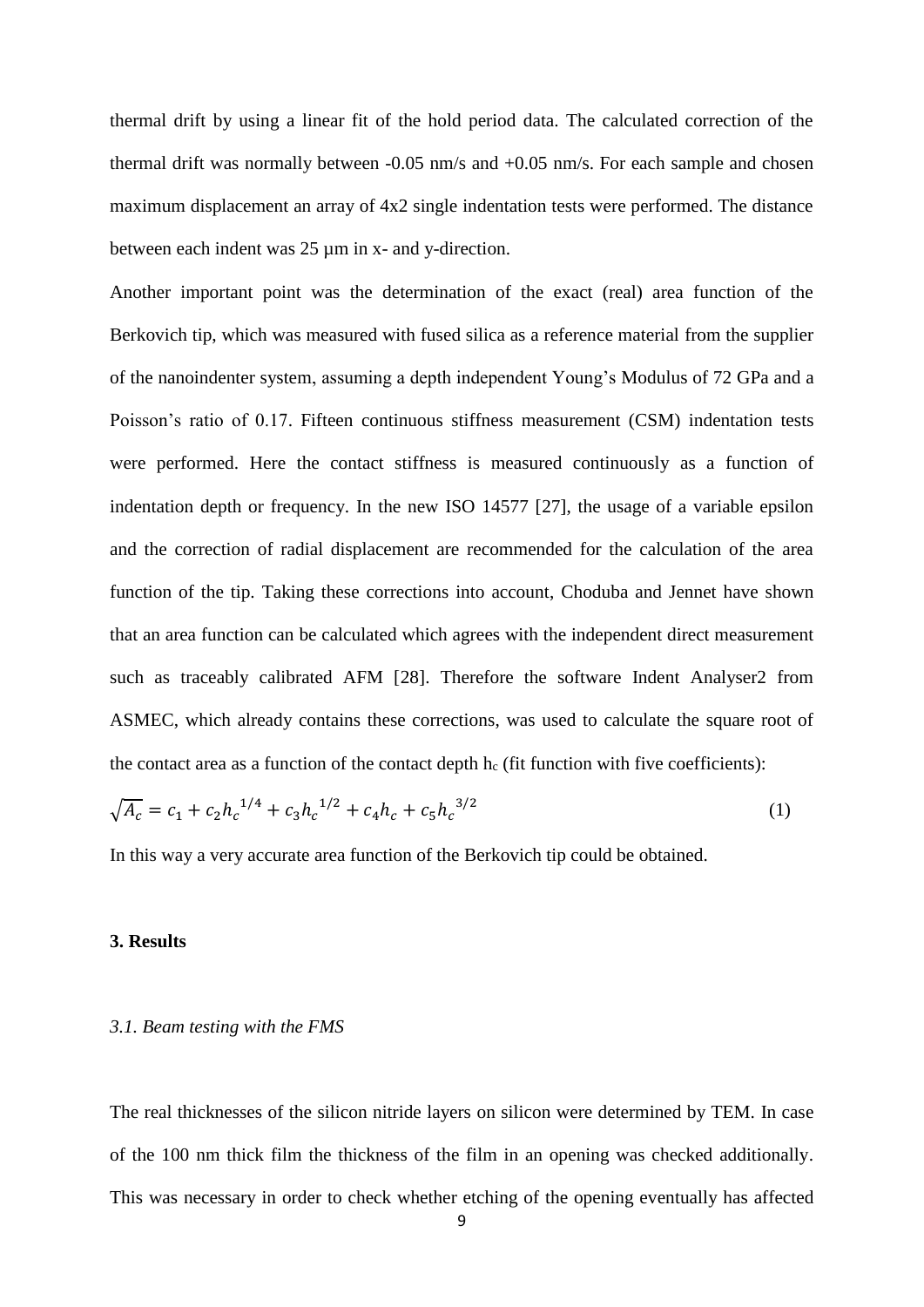film thickness. The results clearly showed that this was not the case. The TEM images and corresponding thickness values can be found in Figure 3 and Table1, respectively.

Seven tests were done per thickness with seven beams of similar dimensions. The detected force signal of the FMS software and the measured displacement were correlated for each bending test. The resulting curve was fitted linearly and a stiffness value k (the slope of the curve) for the tested object was obtained. With the exactly measured geometry of each beam a Young´s Modulus can be calculated according to the Euler-Bernoulli equation:

$$
E = \frac{L^3}{3 \cdot l} \cdot k = \frac{4 \cdot L^3}{W \cdot T^3} \cdot k \tag{2}
$$

with the effective length L, area moment of inertia I, width W, thickness T and beam stiffness k. Here a rectangular cross-section is used. Figure 3b shows all calculated Young´s Moduli in overview. The uncertainty budget is discussed in detail in part 4. For the nominally 100 nm, 200 nm and 500 nm thick beams the values are more or less stable. In contrast the Young´s Moduli for the 50 nm thick beams scatter in a large range. This may be due to the fact, that these beams were twisted or bent after cutting with the FIB. Thus the silicon nitride membrane was under stress before, which was released during FIB machining. Therefore the 50 nm thick films will be neglected in the following discussion. The obtained Young´s Moduli are listed in Table 1.

In the literature lots of different values can be found for thin film amorphous silicon nitride: 210 GPa – 350 GPa for 100 nm - 500 nm thin beams measured by resonance spectra [29], 100 GPa – 300 GPa for 200 nm thin films deposited by various techniques [30], measured with IIT, and about 250 GPa for 160 nm thick film using bulge testing [31]. The calculated values in this study fit into the range given by the literature. Nevertheless, we wanted to check the reliability of our test results and therefore applied IIT as second independent method for the determination of the Young´s Modulus.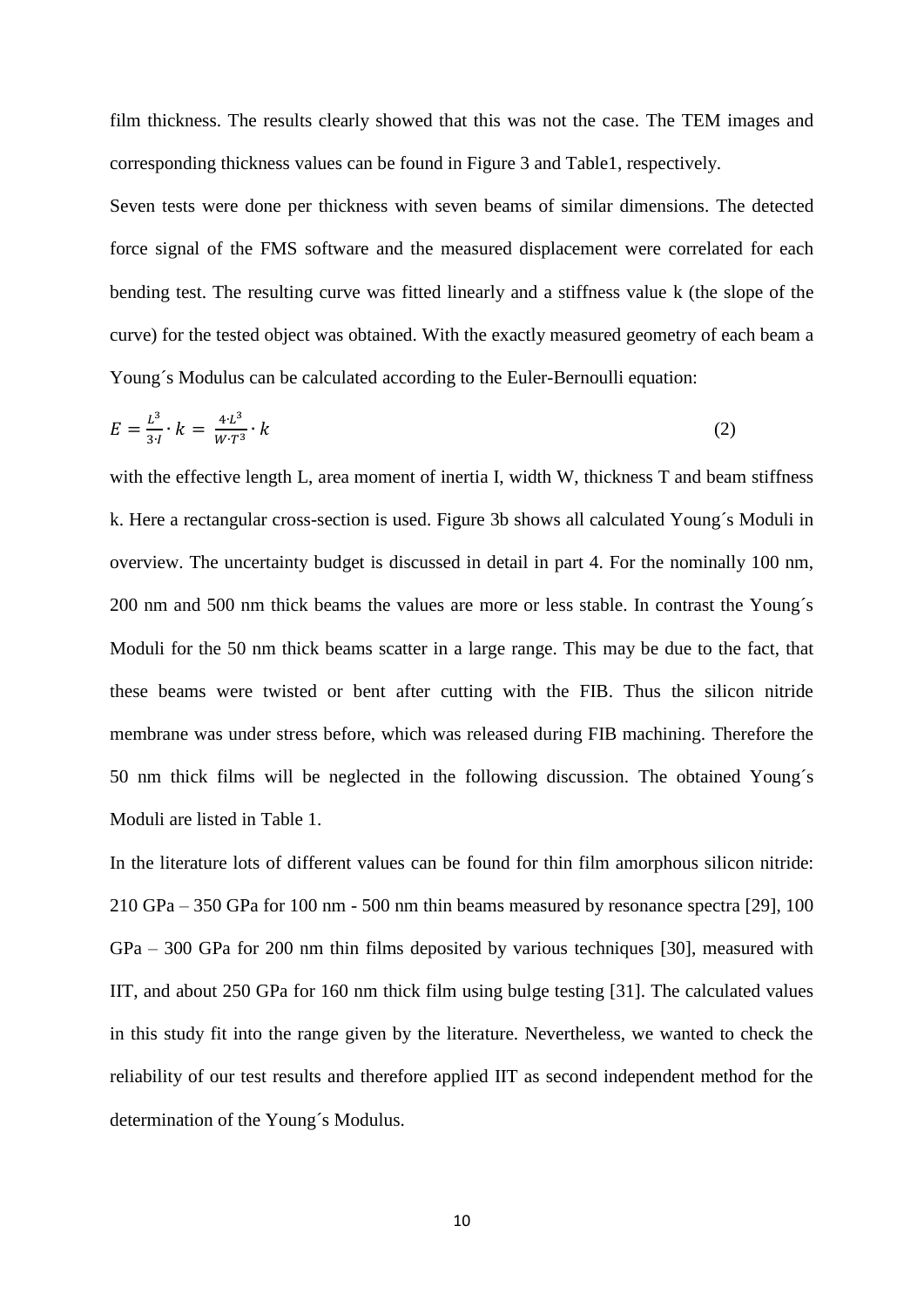

**Fig. 3:** (a) cross-sectional TEM images of the amorphous silicon nitride films (not indicated layers are deposited platinum films protecting the surface during FIB machining); (b) measured Young´s Moduli for nominally 50 nm, 100 nm, 200 nm and 500 nm thick silicon nitride beams.

| Nominal thickness [nm] | TEM measured thickness | Young's Modulus mean |
|------------------------|------------------------|----------------------|
|                        | [nm]                   | value [GPa]          |
| 50                     | $50 \pm 1,5$           | $(202 \pm 70)$       |
| 100                    | $97 \pm 3$             | $209 \pm 24$         |
| 200                    | $182 \pm 5,5$          | $195 \pm 22$         |
| 500                    | $515 \pm 15,5$         | $213 \pm 25$         |

**Table 1** TEM measured thicknesses and mean Young´s Moduli obtained by the FMS method

*3.2. Thin film testing with IIT*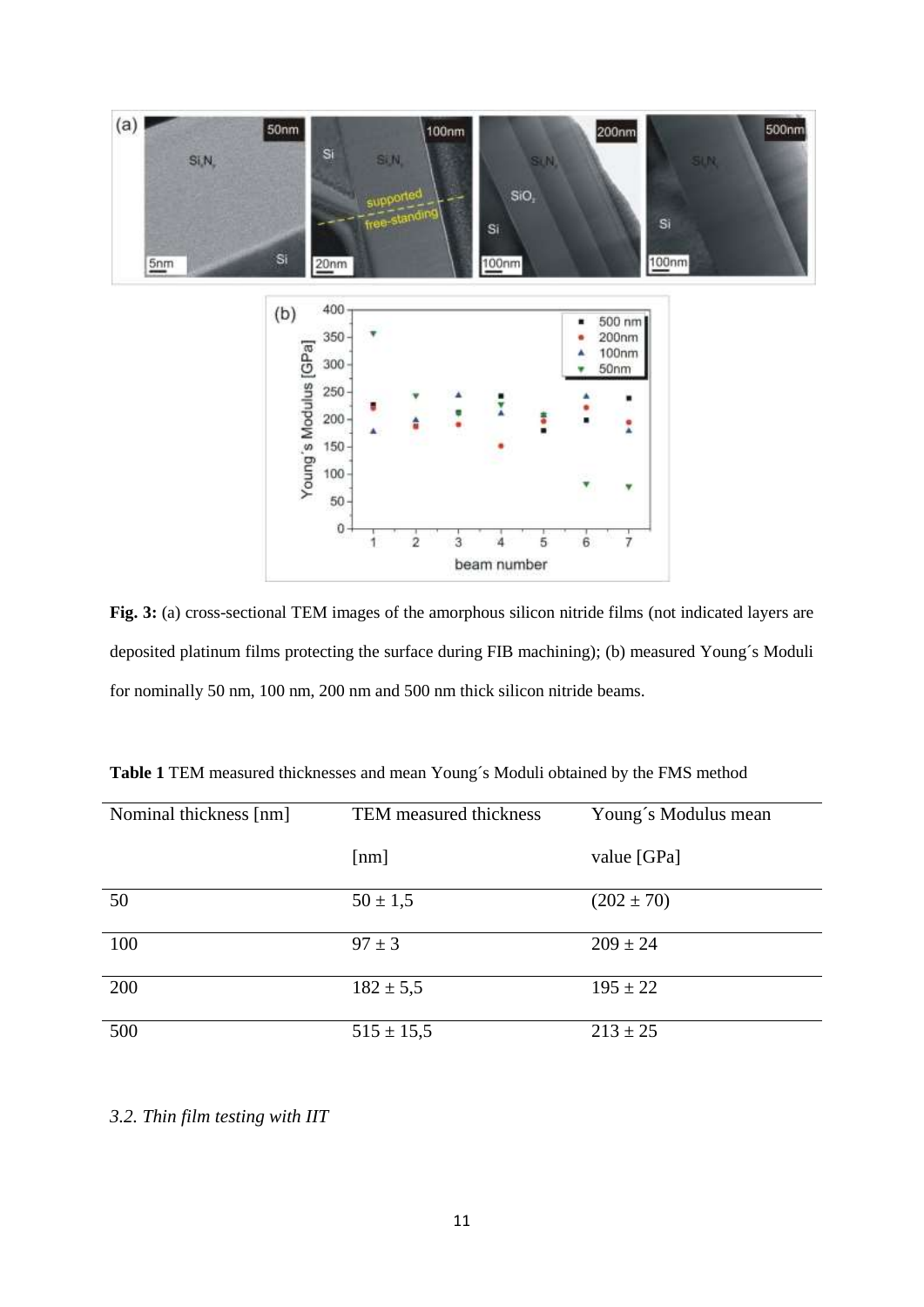The evaluation of the measured data from the quasi static indentation tests on all four samples is divided into two steps.

In the first step, the data were analysed according to the method of Oliver and Pharr (O.& P.) [32]. Hereby the correction of the radial displacement and the variable epsilon was taken into account by using the software Indent Analyser2. It was necessary to export the data including the thermal drift correction (force, displacement and time) of each single load-displacement curve from the G200 control program NanoSuite6 to the Indent Analyser2 program. Then each curve was corrected for the zero-point before analysing them to calculate the indentation modulus and the contact radius at maximum force. Finally an effective indentation modulus is obtained, which can be brought into relation to the classic defined Young´s Modulus taking into mind that both values are not completely the same. Figure 4a shows the evaluated mean effective indentation modulus, still affected by the influence of the silicon substrate, plotted over the ratio of displacement to film thickness. This was done for all eight curves for each displacement and tested sample. As shown in the diagram the effective indentation modulus decreases with increasing displacement for the 500 nm, 200 nm and 100 nm silicon nitride films. That indicates that the stiffness of the film is much higher than the substrate and consequently the Young's Moduli for these three films must be higher. Noteworthy here is the different behaviour in the case of the 200 nm thin silicon nitride film. The overall lower effective indentation moduli in comparison to the 100 nm and 500 nm thin films can be explained by the influence of the much less rigid silicon dioxide interlayer (see also Fig. 3a). This indicates that all obtained indentation moduli – even for very small indentation depths – are affected by the substrate influence and thus a simple extrapolation of the effective indentation modulus to the displacement/thickness ratio  $= 0$  won't lead to reliable Young's moduli for the silicon nitride films since we do not expect completely different mechanical behaviour between the certain film thicknesses. In the case of the 50 nm silicon nitride film an increase of the effective indentation modulus with higher displacement was determined,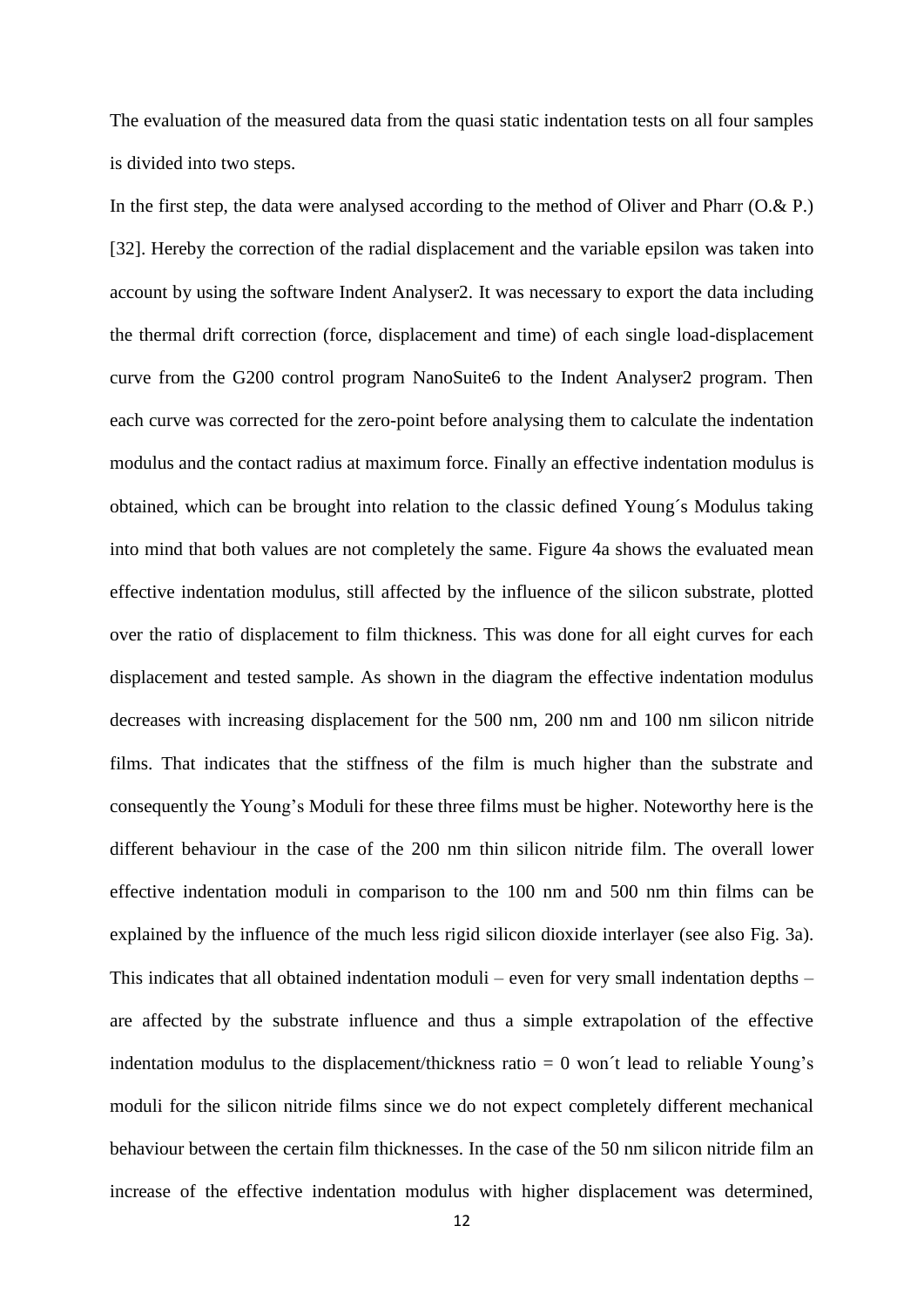which could mean that here the Young's Modulus of the silicon nitride film is lower than the one of the silicon substrate. Since this is not very likely, we rather assume an impact of residual stress within the coating. This interpretation is corroborated by the observation of beam twisting after FIB cutting, as described in 3.1.

The standard deviation is mostly between 2 GPa and 7 GPa. Only for the small depth measurement of the 100 nm silicon nitride (25 GPa), as well as for the 50 nm silicon nitride (15 GPa and 10 GPa) the standard deviation is much higher.



**Fig. 4:** (a) Effective indentation moduli for the nominally 50 nm, 100 nm, 200 nm and 500 nm thin silicon nitride films on a silicon substrate, calculated by the O.& P.-method; (b) Young's Moduli for the nominally 50 nm, 100 nm, 200 nm and 500 nm thin silicon nitride films on a silicon substrate without influence of the substrate calculated with the software ISA. (\*Error values are only given for the statistical errors.)

To convert the substrate affected effective indentation moduli into unaffected Youngs`s Moduli the concept of the effective indenter shape was applied [24, 25], which is already implemented as an analysing tool into the software package ISA from SIOMEC. The main idea of this concept is to find an effective indenter which when loaded into a flat surface, gives for an elastic half-space the same displacement that would be given by the real used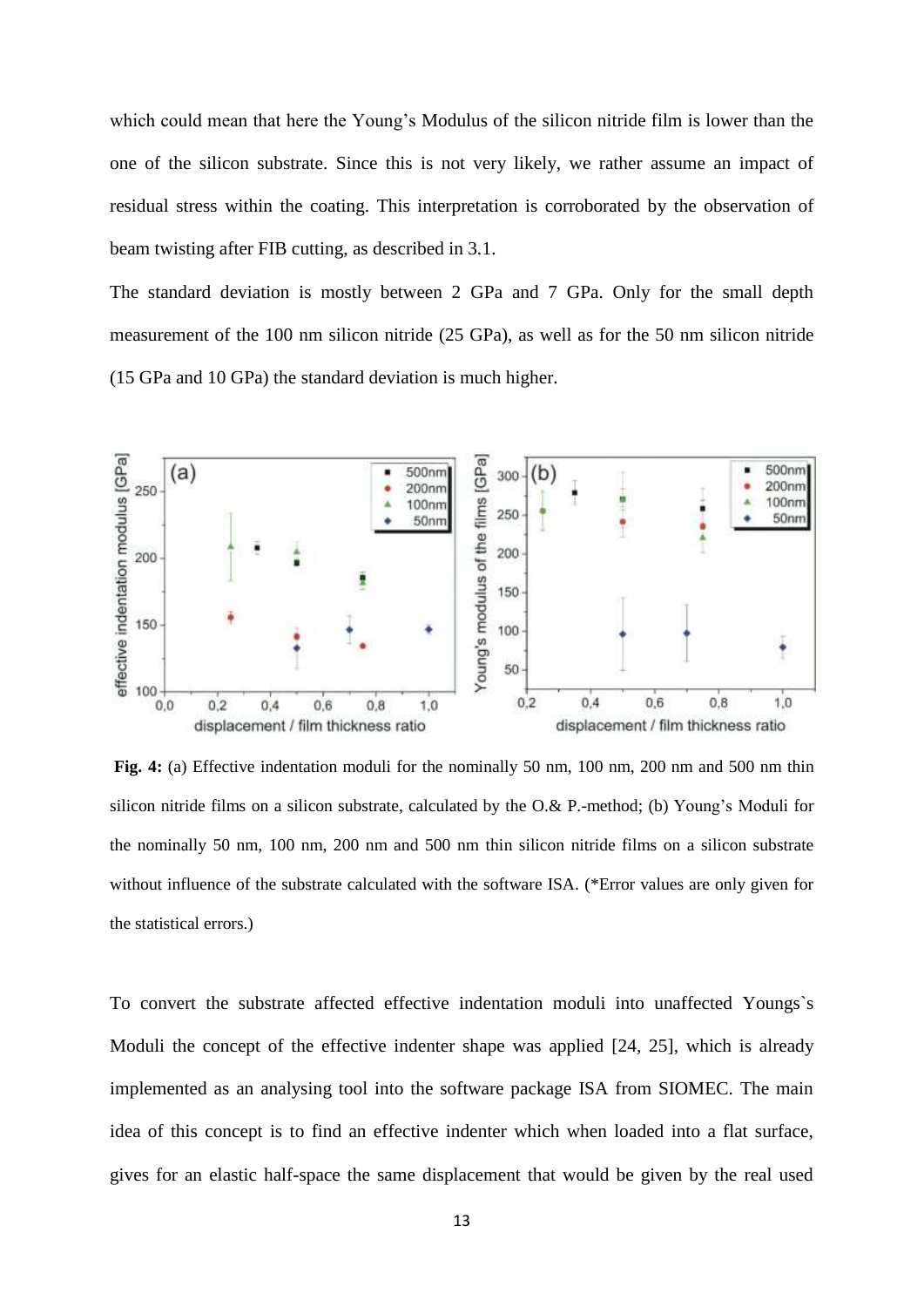indenter loaded into the tested material deformed by the plastic hardness impression. The effective indenter shape can be described by

$$
z = Br^n \tag{3}
$$

where B and n are material constants that depend on the distribution of pressure under the indenter and z and r are cylindrical coordinates. In simple terms, a plastic-elastic contact problem is transformed into a pure elastic one, which gives us the possibility to calculate a Young's Modulus from the unload-curve containing also the elastic material response of the substrate and other involved interlayer.

Therefore three different unload curves from the measured eight curves of each batch were chosen and saved after analysis with Indent Analyser2 as ASCII files. Those files contain the data for displacement, load and time. Together with the determined effective indentation modulus and the contact radius at maximum force, considering the correction of the radial displacement and the variable epsilon, the effective indenter was fitted from the unload-curve. The range of the unload-curve was fitted with 30 data points from 98% to 40%. After calculating the effective indenter, the parameters for the substrate and the films have been entered. These parameters are the Poisson ratios, the Young's Modulus for the substrate and other interlayer, as well as the exact value of the film and interlayer thicknesses. The parameters used in this work are shown in Table 2.

| Poisson ratios   | Silicon nitride film             | 0,23    |
|------------------|----------------------------------|---------|
|                  | SiO <sub>2</sub>                 | 0,18    |
|                  | Si                               | 0,262   |
| Young's Modulus  | SiO <sub>2</sub>                 | 70 GPa  |
|                  | Si                               | 169 GPa |
| Film thicknesses | Silicon nitride (500 nm nominal) | 515 nm  |

**Table 2** Parameters used in ISA for the calculation of the Young's Modulus of the silicon nitride-films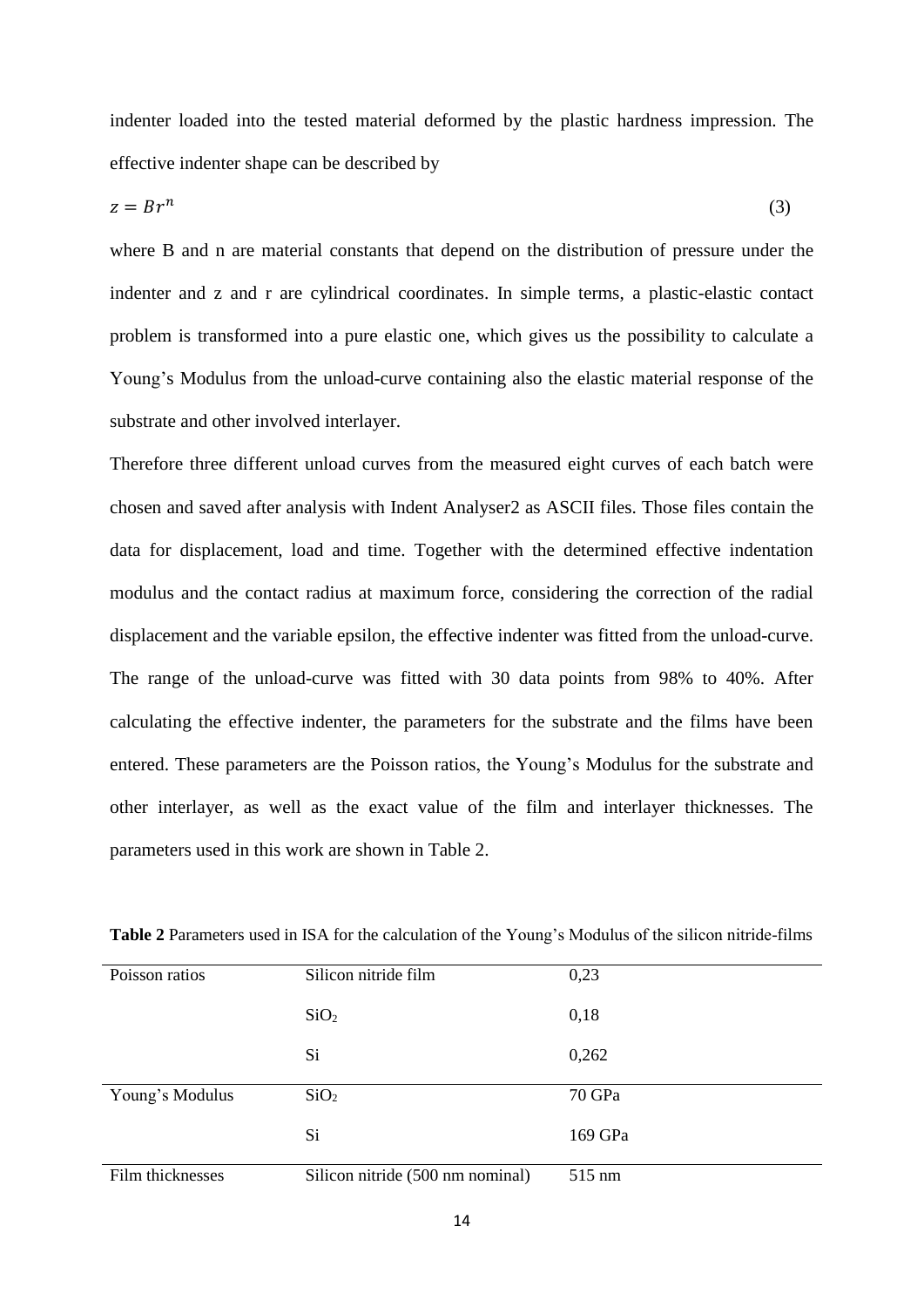|                | Silicon nitride (200 nm nominal) | 182 nm $(250 \text{ nm } \text{SiO}_2 \text{ interlayer})$ |
|----------------|----------------------------------|------------------------------------------------------------|
|                | Silicon nitride (100 nm nominal) | 97 nm                                                      |
|                | Silicon nitride (50 nm nominal)  | $50 \text{ nm}$                                            |
| Fit parameters | Fit unload-curve                 | 30 data points for fit                                     |
|                |                                  | 40% - 98% fit range                                        |
|                | Fit accuracy                     | normal                                                     |
|                | Fit speeding up calculation      | highest accuracy                                           |
|                |                                  |                                                            |

After calculating the effective indenter and the input of the material parameters, the calculation of the film Young's Modulus was done. The option for the "fit accuracy" was set to normal and for the "speeding up calculation" to highest accuracy, which shows to be a good compromise between accuracy of the fit and time of the computing. The described fit procedure was carried out for each curve according to the same principle and the results are shown in Figure 4b. In the cases of the 500 nm, 200 nm and 100 nm silicon nitride films an increase of the modulus can be found for each displacement/film thickness ratio compared to the results of the classic O. & P. evaluation. The calculated values for the Young's Modulus are in the range of  $(254 \pm 19)$  GPa. The results for the 200 nm silicon nitride film fit much better to the rest, since the influence of the additional silicon dioxide interlayer is eliminated effectively. But also here the calculated mean values for the modulus aren't constant and a slight decrease can be observed with increasing indentation depth. In the case of the 50 nm silicon nitride film the calculated mean value for the modulus is with  $(91 \pm 10)$  GPa much lower as from the classical O. & P. method. As discussed previously, such a low Young's Modulus for a silicon nitride film is unlikely.

**Table 3** Young's Moduli for all four silicon nitride films, without the influence of the substrate (mean values of all displacement/thickness ratios per sample)

# silicon nitride film Young's Modulus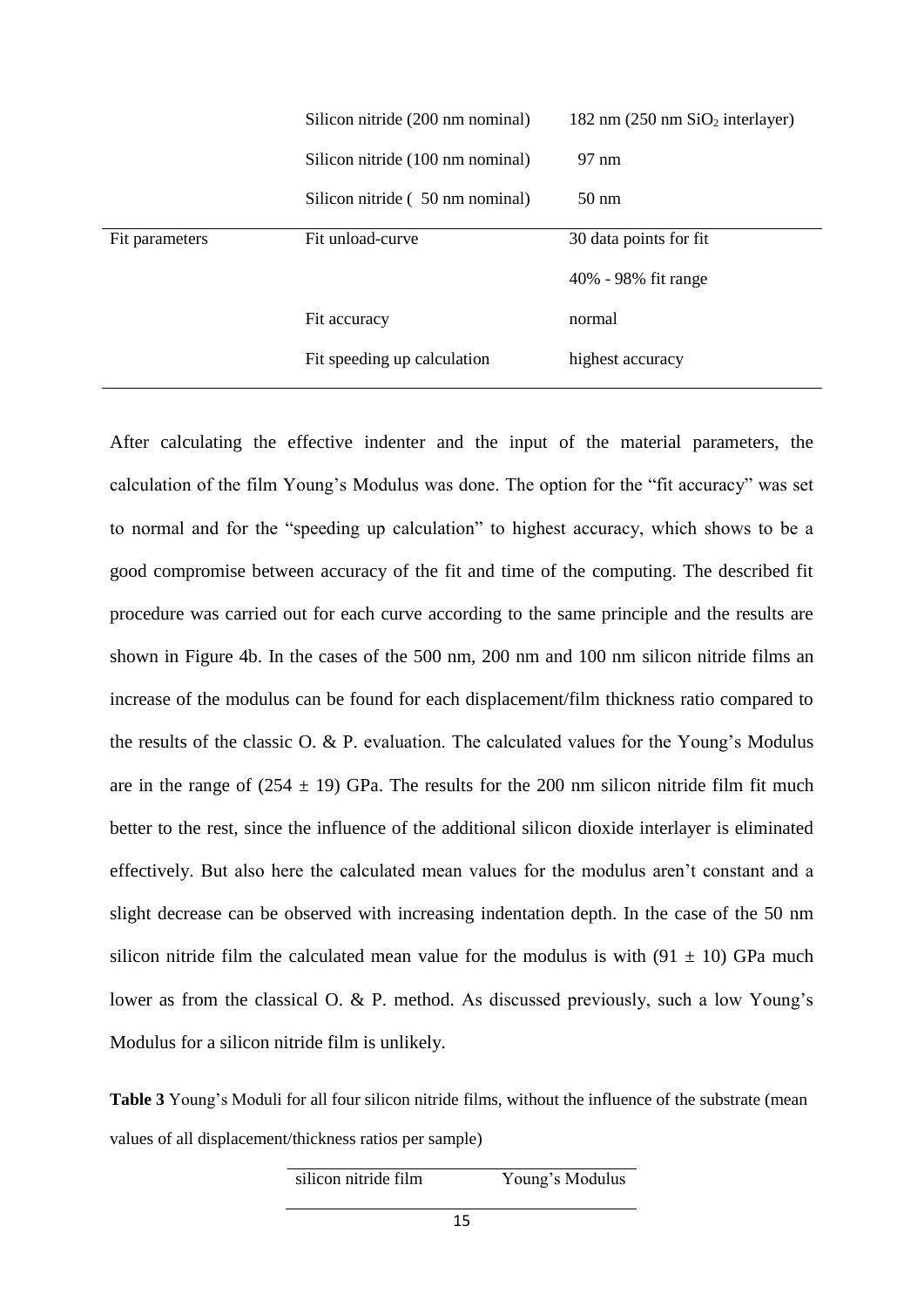| thickness (nominal) [nm] | [GPa]        |
|--------------------------|--------------|
| 50                       | $91 \pm 10$  |
| 100                      | $249 \pm 25$ |
| 200                      | $244 \pm 10$ |
| 500                      | $269 \pm 10$ |

# **4. Discussion**

As shown in the previous part, both investigation techniques have their own difficulties to measure mechanical properties of thin film structures. To assess the reliability of the results it is paramount to have a critical look on the existing sources of error.

## *4.1. The FMS method – estimated uncertainty budget*

The uncertainty for the force value can be set about 10 %. The measured displacement has to be considered with an error of about 1%. In most of the cases the tip and the surface of the tested beam were not exactly at 90°. The positioning of the tip was roughly done by hand before the whole equipment is evacuated in the SEM. The tip can´t be rotated, therefore it is possible that the cantilever tip is not exactly in 90° to the surface of the tested sample. Here the uncertainty of 1 % can be estimated additionally for the force value. All the mentioned errors influence mainly the stiffness k, which is directly proportional to the Young´s Modulus. Further uncertainties are the geometry parameters of the object, which have a much larger influence on the resulting value. First the uncertainty of the width and the length of the tested beam amounts to 3 % because of the possible error in SEM length scale measurement. The possibility that the tip slides some nanometers on the smooth beam surface during large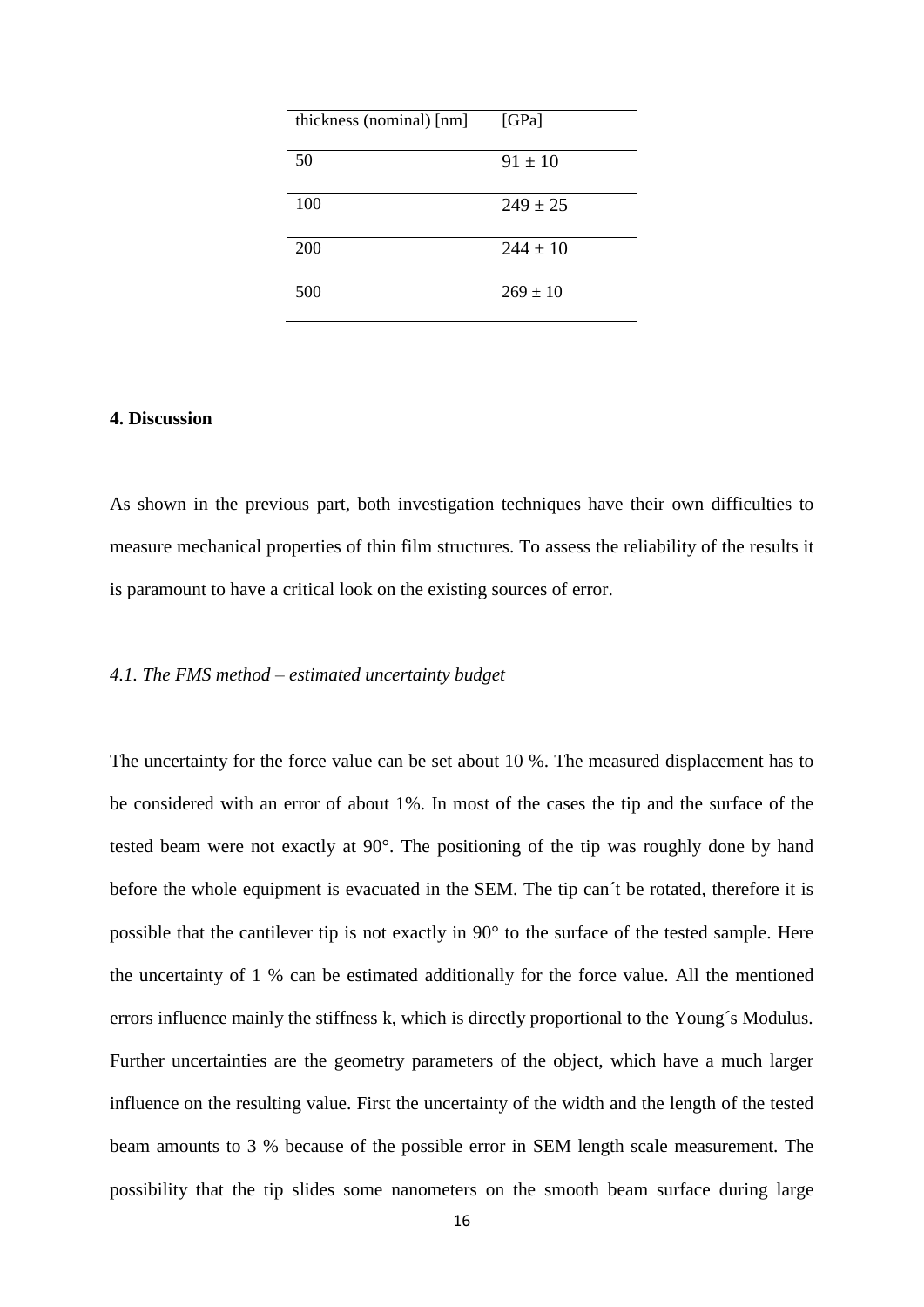displacements - and therefore changes the effective length of the beam - was considered in the calculation of the Young´s Modulus in part 3. The thickness of the silicon nitride film was determined by TEM as exact as possible, because this parameter is multiplied by the negative third power in the Euler-Bernoulli equation. Nevertheless an uncertainty of 3 % has to be taken into account for the TEM thickness measurement.

An error propagation calculation can be done for all the termed sources of error and Table 4 shows the obtained values.

$$
\Delta E = \sqrt{\left(\frac{4 \cdot L^3}{W \cdot T^3} \cdot \Delta k\right)^2 + \left(\frac{12 \cdot k \cdot L^2}{W \cdot T^3} \cdot \Delta L\right)^2 + \left(\frac{4 \cdot k \cdot L^3}{W^2 \cdot T^3} \cdot \Delta W\right)^2 + \left(\frac{12 \cdot k \cdot L^3}{W \cdot T^4} \cdot \Delta T\right)^2}
$$
(4)

| Young's Modulus E | Standard deviation Uncertainty $\pm \Delta E$ |       |
|-------------------|-----------------------------------------------|-------|
| [GPa]             | for the Young's                               | [GPa] |
| mean value        | Modulus [GPa]                                 |       |
|                   |                                               | 21    |
|                   |                                               |       |
| 195               | 22                                            | 15    |
| 213               | 25                                            | 20    |
|                   | 209                                           | 24    |

**Table 4** Calculated uncertainty values for the Young´s Modulus

There are some more errors which can influence the mechanical behavior and the result. The beams were machined with the help of Gallium-Ions. These ions are implanted in the material and thus may change the composition and mechanical properties within a superficial layer of the tested beam. In a former study we found out that this implantation depth can be set to maximum of 10 nm for 30 kV ion beam at the edges of the tested object, which is less than 1 % damaged volume of the whole object [33]. Thus the influence of the implanted ions can be neglected here as well as the presence of intrinsic stresses in the film which should be completely released by cutting free the membrane. An important evidence on intrinsic stress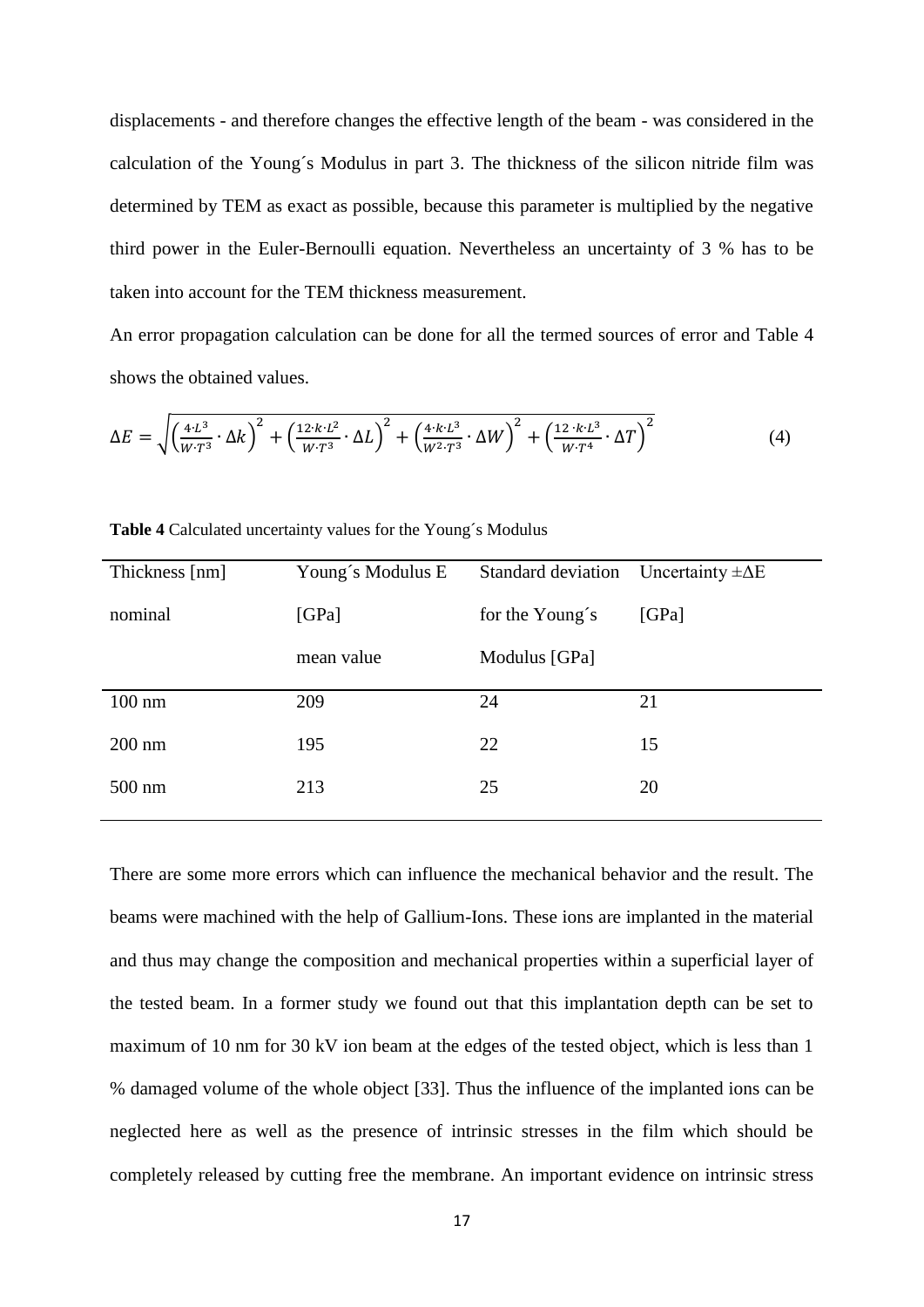is the buckling of the released structure [34], which was observed only in case of the 50 nm thin film. Not completely ruled out is that the ion beam machining slightly rounds the edges of the beam and an ideal rectangular shape is maybe not reached in all cases.

Usually the beam is bent at mid-width, but concerning the instrumentation setup it is difficult to hit the exact mid-width position. To estimate this uncertainty, force-displacement-curves were simulated by FEM with bending 10% and 50% next to the mid-width position of a 2  $\mu$ m wide, 5 µm long and 100 nm thin beam. The resulting slope k was just -0.06 % and -1.64 % different from the calculated k at exact mid-width bending. Thus hitting the exact mid-width is not a prerequisite for obtaining reliable results.

Finally to complete the list of uncertainties both the elastic-plastic deformation of the FMS tip and the thermal drift has to be taken into account. These errors should be very small, because the tested objects are quite soft compared to the tip and the FIB/SEM room was under climate control.

#### *4.2. Indentation testing*

## *4.2.1. Experimental data and O. & P. - evaluation with Indent Analyser2*

Due to the complex nature of the plastic-elastic material behavior during the nanoindentation a lot of factors have an influence on the result of the measured and calculated Young's Modulus, especially for thin films. All of the quasi-static indentation experiments were carried out related to the ISO standard 14577 and also taking into account the correction for the radial displacement and the variable epsilon. The load-displacement curves for each batch show a distinct scattering. It was investigated, that the poor repeatability depends mainly on the drift correction, which was on average about  $\pm$  0.05 nm/s, but because of the very small penetration depth, the drift correction, even for these small values, shifts the curves by several nanometers along the displacement axis. The high standard deviation of the effective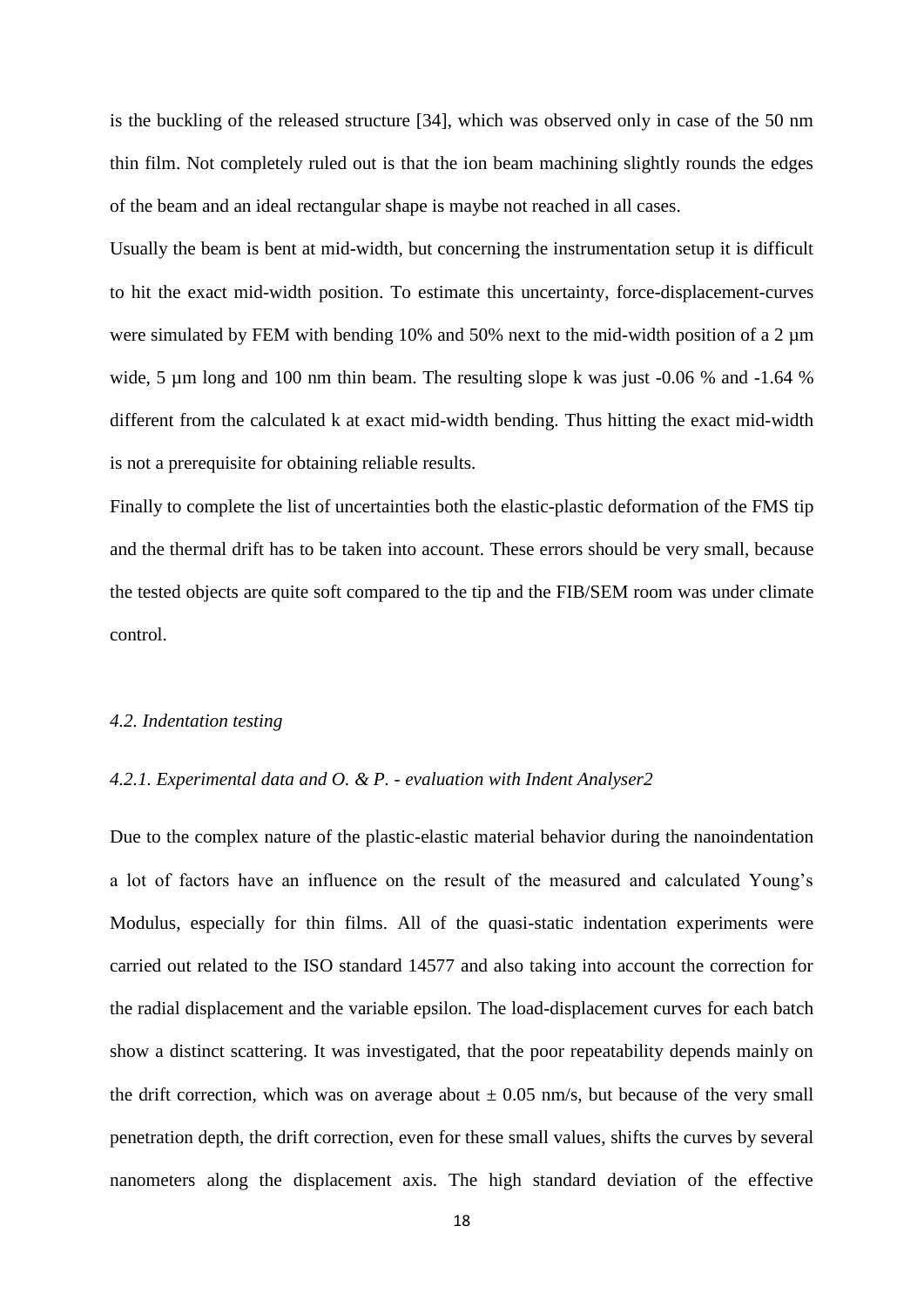indentation modulus calculated with the O. & P. -method can be explained by such a poor repeatability. A better control of the environment or a more sophisticated method of determining the drift correction could lead to a better repeatability. However, it cannot be ruled out that also inhomogeneity of the material, intrinsic stresses, determination of the zero point, film thickness variations as well as surface roughness have an influence on the measured scattering of the load-displacement curves, because of the high local resolution of the nanoindentation method.

# *4.2.2. Calculation of the film Young's Modulus with ISA*

ISA gives the operator the possibility to calculate the Young's Modulus of a film without the influence of the substrate. Therefore it is necessary to know exactly the right area function of the tip which was used in the test or at least the right contact radius at maximum load. During the calculation and fitting process it was found out that even a small variation of the contact radius by 1 % leads to a change of maximum 5 % for the Young's Modulus. Another important influence on the calculated results is the knowledge of the exact film thickness. In Table 5 this influence is shown for the results of the modulus for one measurement on the 100 nm silicon nitride film. An uncertainty of 3 % for the film thickness results in a variation of 1 % for the calculated Young's Modulus.

**Table 5** Influences of the film thickness on the results of the calculated Young's Modulus (Taking into account an uncertainty of 3 % for the measured film thickness by TEM)

| Sample                        | Film thickness [nm]  | Young's Modulus [GPa] |
|-------------------------------|----------------------|-----------------------|
| Silicon nitride (100 nm)      | 97 (measured by TEM) | 267                   |
| (displacement/film thickness) | $100 (+3%)$          | 264                   |
| ratio $0.5$ )                 | $95(-3%)$            | 269                   |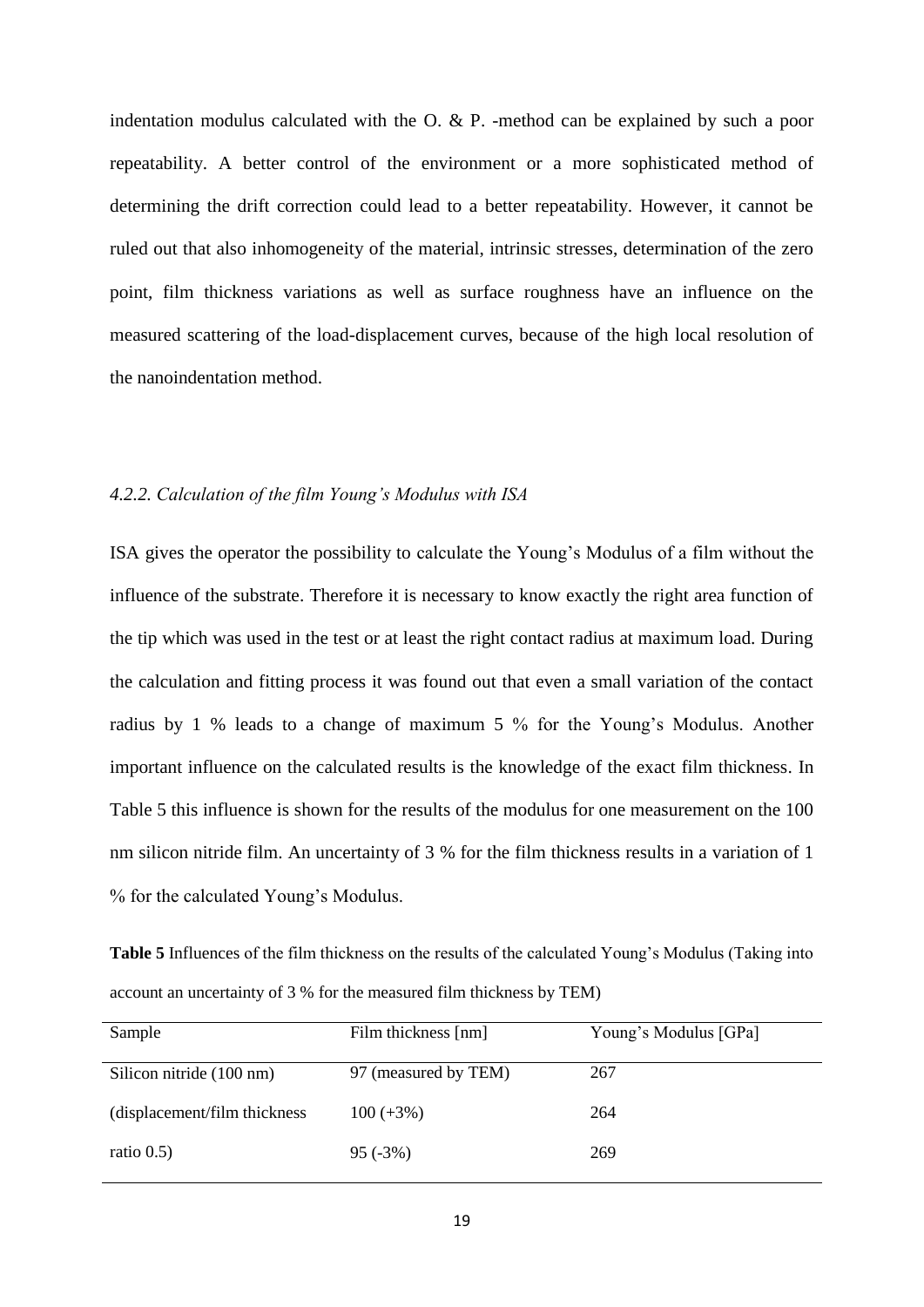In consideration of the discussed systematic errors and uncertainties, the results of the Young's Moduli calculated with ISA show a good agreement with the made assumptions, that the Young's Modulus for the 500 nm, 200 nm and 100 nm silicon nitride film is need to be higher than the effective indentation moduli from the classic evaluation (O. &. P.). In the case of the 50 nm silicon nitride film the assumption was that the Young's Modulus without the influence of the substrate should be lower than the effective indentation modulus, what was also found with ISA. The high gap in the Young's Moduli between the 50 nm film und the other silicon nitride films cannot be satisfactorily clarified, but we assume that intrinsic stresses play a mandatory role here. Nevertheless the ISA software is tool assuming ideal testing conditions. That means real effects like intrinsic stresses, inhomogeneities, roughness, interface conditions, the exact knowledge of the shape of the indenter or other influences aren't taken into account or can just estimated and lead to a high standard deviation.

## *4.3. Conclusions on the comparability of the methods*

Both methods provide plausible results with a sufficient reproducibility and a part of the values can be found in an intersecting set. Nevertheless a small deviance between the results of both methods persists. But in relation to the diversity of uncertainties and sources of error a deviance between both is a more realistic scenario than a complete match of the results. Especially noteworthy in the list of uncertainties are: The exact knowledge of film thickness on the particular tested region, beam length, and area function of the intender tip, which influence the result enormously. A small deviance here shifts the Young´s Modulus tens of GPa in one direction and will lead to more or less fitting of results. The determination of these parameters implies a great experimental effort. Especially for the geometry parameters in the sub-micron and nano range TEM work is necessary.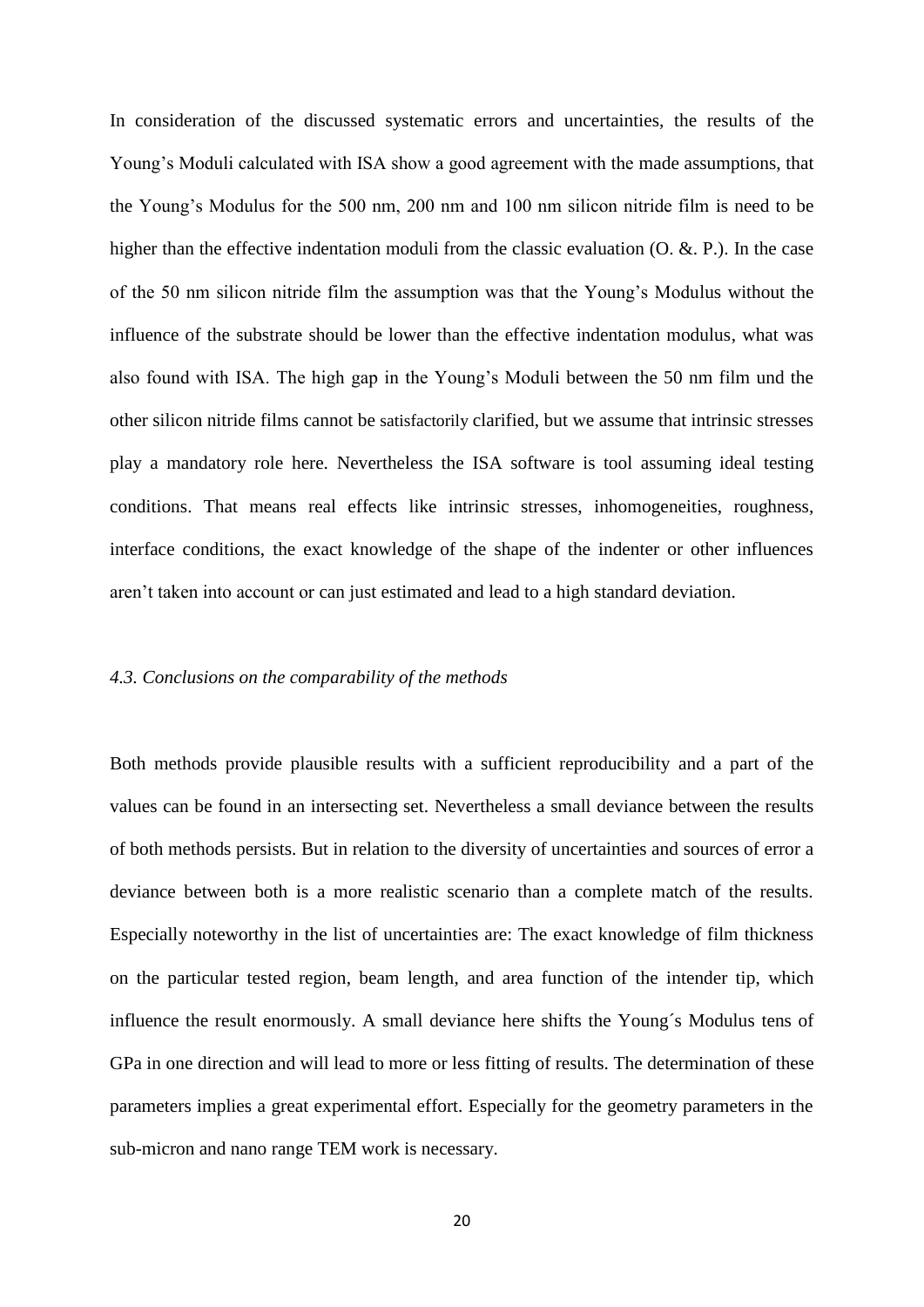Moreover it can´t be ruled out that the free-standing silicon nitride is slightly different in composition due to etching process to create an opening in the silicon wafer [29]. Intrinsic stresses in the adhered films on the bulk silicon can also influence the result, despite the fact that visible stress was only observed in case of the 50 nm thin silicon nitride film [35].

Finally the methods based on two completely different models implying a lot of assumptions and simplifications especially when the film thickness tends to the nanoscale. Originally the determination of the Young´s Modulus was realized by tensile testing and plotting stressstrain curves, where the Young´s Modulus represents the initial linear slope. To make sure that tests are comparable one have to know the exact sample geometry and the same conditions for testing have to be realized since the Young´s Modulus depends on the temperature, humidity and strain rate. Going over to the nanoindentation a direct measurement of the Young´s Modulus is not possible. An indentation modulus is measured, which has generally speaking the same meaning as the Young's Modulus, but the stiffness behavior is just measured locally under three-axis load. This leads to a difference in terms of the value. In the end the indentation modulus can´t be raised for the purpose of dimensioning. In contrast the bending test as a conventional method especially for brittle materials provides theoretically more explicit values. But also here are some difficulties. The Euler-Bernoulli equation as described in the text is actually valid only for small displacements. That means the displacement has to be much smaller than the thickness of the testing sample. This could not be realized within our testing set-up, because such small displacements can´t be resolved accurately with the scanning electron microscope yet. With large displacements sliding phenomena occur as described in 4.1. The solution of this problem probably lies in advanced theories like the micropolar theory [36]. Additionally the models of both techniques are originally developed for testing at least for micro and macro samples. In this study the same were applied for testing at the nanoscale as well.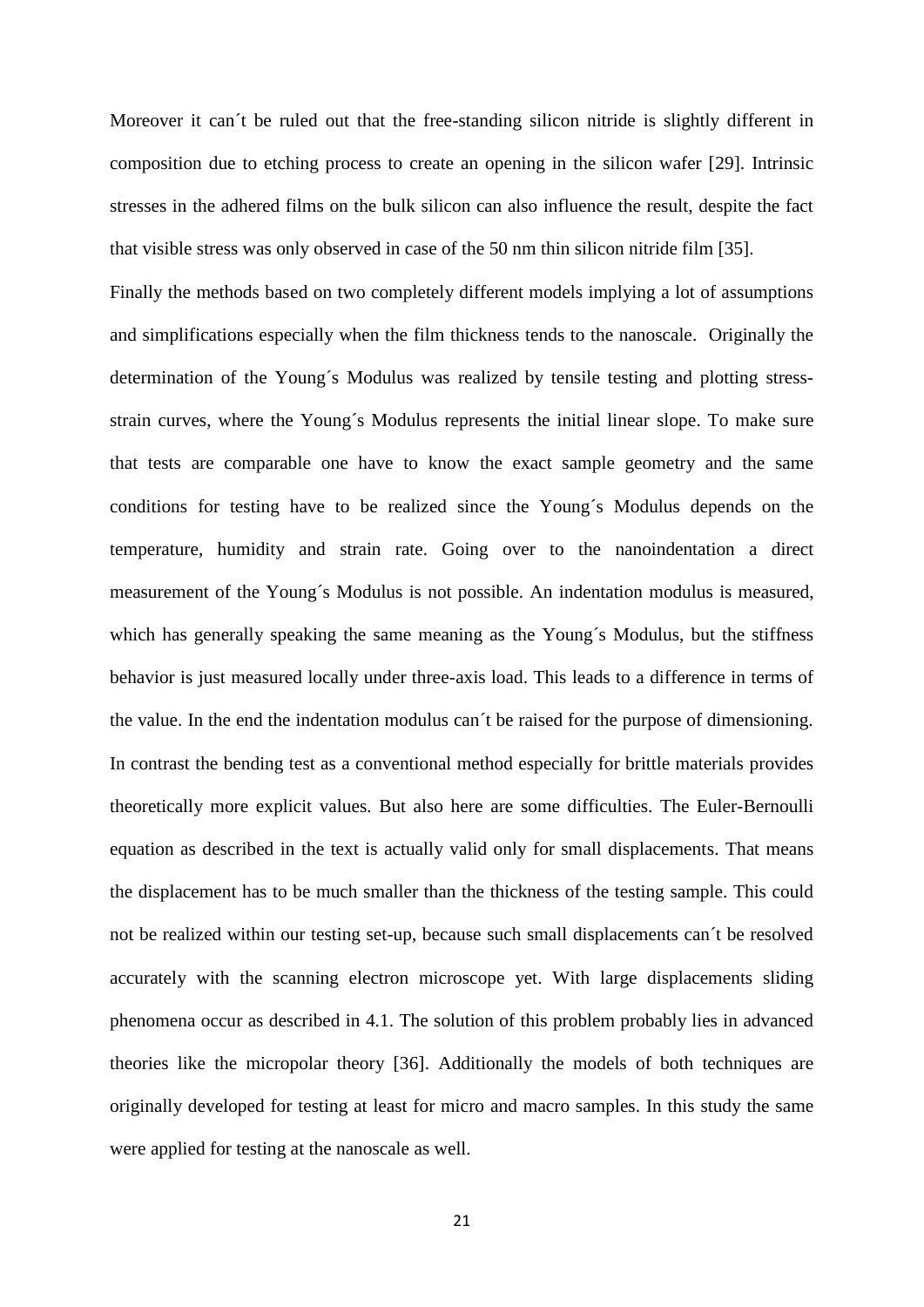In the final conclusion neither the FMS method nor the nanoindentation can generate a "true value". Absolute values are just comparable within the same method executing exact the same experimental procedure. Ruling out the measurements with the 50 nm thick membranes because of difficulties with residual stresses, the relative trends observed with both methods are in good agreement. Thus a size effect for the Young´s Modulus could not be observed in both studies, at least down to a thickness of 100 nm.

## **Acknowledgement**

This research is supported by the European Union by funding the European Metrology

Research Programme (EMRP) project "Traceable measurement of mechanical properties of nano-objects (MechProNO)". The EMRP is jointly funded by the EMRP participating countries within EURAMET and the European Union. The authors like to thank PTB for providing calibrated springs and MEMS. Especially Sai Gao (PTB) is gratefully thanked for the FEM simulations and Ilona Dörfel (BAM) as well as Ines Häusler (BAM) for the TEM work.

## **References**

[1] X. Zhang, C. Duan, L. Liu, X. Li, H. Xie, A non-resonant fiber scanner based on an electrothermally-actuated MEMS stage, Sensor. Actuat. A-Phys. 233 (2015) 239-245.

[2] S. Fanget, F. Casset, R. Dejaeger, F. Maire, B. Desloges, J. Deutzer, R. Morisson, Y. Bohard, B. Laroche, J. Escato, Q. Leclere, Low voltage MEMS digital loudspeaker array based on thin-film PZT actuators, Physics Procedia. 70 (2015) 983-986.

[3] T. A. Emadi, D. A. Buchanan, A novel 6x6 element MEMS capacitive ultrasonic transducer with multiple moving membranes for high performance imaging applications, Sensor. Actuat. A-Phys. 222 (2015) 309-313.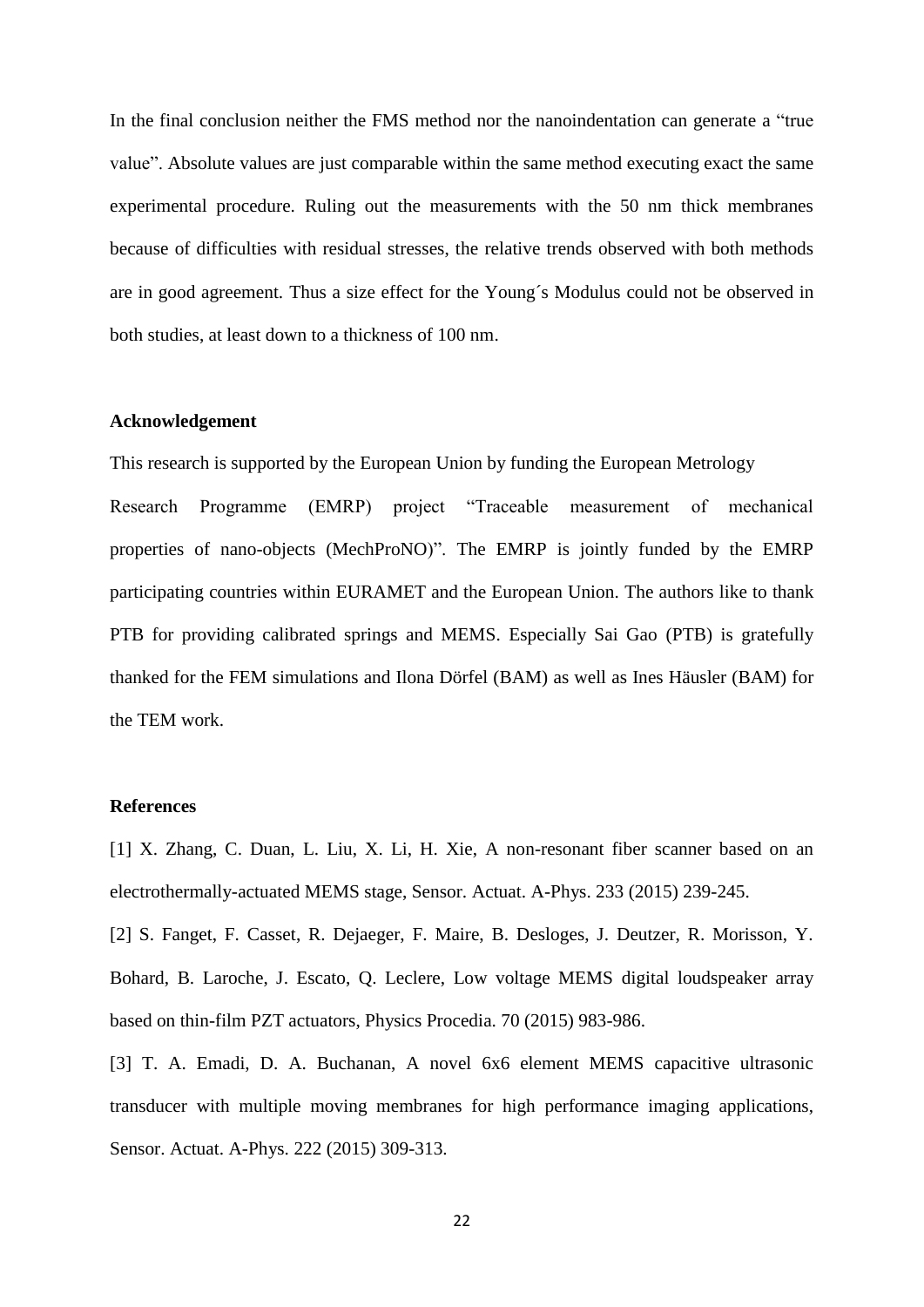[4] Z. Qiu, W. Piyawattanametha, MEMS based fiber optical microendoscopes, Displays. 37 (2015) 41-53.

[5] J. Karchňák, D. Šimšik, B. Jobbágy, A. Galajdová, D. Onofrejová, MEMS sensors in evaluation of human biomechanical parameters, Procedia Engineering. 96 (2014) 209-214.

[6] W.-E. Fu, Y.-Q. Chang, C.-W. Chang, C.-K. Yao. J.-D. Liao, Mechanical properties of ultra-thin HfO<sup>2</sup> films studied by nano scratches tests, Thin Solid Films, 529 (2013) 402-406.

[7] M. A. Hassan, A. R. Bushora, R. Mahmoodian, Identification of critical load for scratch adhesion strength of nitride-based thin films using wavelet analysis and a proposed analytical model, Surf. Coat. Tech. 2077 (2015) 216-221.

[8] Y. Liu, C.-F. Guo, S. Huang, T. Sun, Y. Wang, Z. Ren, A new method for fabricating ultrathin metal films as scratch-resistant flexible transparent electrodes, Journal of Materiomics 1 (2015) 52-59.

[9] S. Roy, E. Darque-Ceretti, E. Felder, F. Raynal, I. Bispo, Experimental analysis and finite element modeling of nano-scratch test applied on 40- 120 nm SiCN thin films deposited on Cu/Si substrate, Thin Solid Films. 518 (2010) 3859-3865.

[10] S. Sundararajan, B. Bhushan, Development of AFM-based techniques to measure mechanical properties of nanoscale structures, Sensor. Actuat. A-Phys. 101 (2002) 338-351.

[11] T. Fritz, M. Griepentrog, W. Mokwa, U. Schnakenberg, Determination of Young´s Modulus of electroplated nickel, Electrochim. Acta. 48 (2003) 3029-3035.

[12] M. Griepentrog, G. Krämer, B. Cappella, Comparison of nanoindentation and AFM methods for the determination of mechanical properties of polymers, Polym. Test. 32 (2013) 455-460.

[13] M.-J. Pac, S. Giljean, C. Rousselot, F. Richard, P. Delobelle, Microstrucural and elastoplastic material parameters identification by inverse finite elements method of  $Ti_{(1-x)}Al_xN$  $(0 \lt x \lt 1)$  sputtered thin films from Berkovich nano-indentation experiments, Thin Solid Films. 569 (2014) 81-92.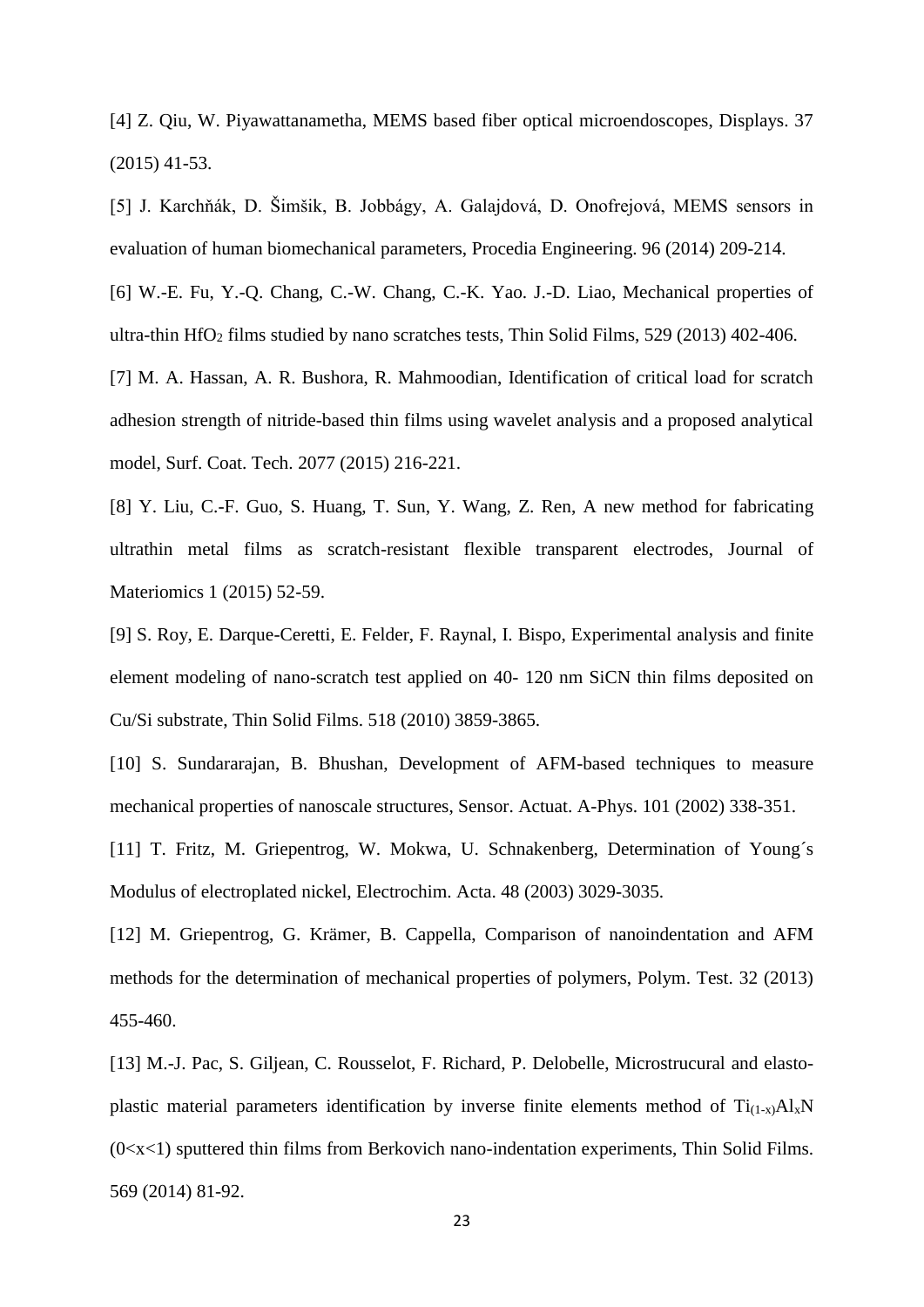[14] E. P. S. Tan, C. T. Lim, Mechanical characterization of nanofibers – A review, Compos. Sci. Technol. 66 (2006) 1102-1111.

[15] M. J. Gordon, T. Barron, F. Dhalluin, P. Gentile, P. Ferret, Size effects in mechanical deformation and fracture of cantilevered silicon nanowires, Nano Lett. 9 (2009) 525-529.

[16] F. Iqbal, J. Ast, M. Göken, K. Durst, In situ micro-cantilever tests to study fracture properties of NiAl single crystals, Acta Mater. 60 (2012) 1193-1200.

[17] M. Palacio, B. Bhushan, N. Ferrell, D. Hansford, Nanomechanical characterization of polymer beam structures for BioMEMS applications, Sensor. Actuat. A-Phys. 135 (2007) 637-650.

[18] B. N. Jaya, C. Kirchlechner, G. Dehm, Can microscale fracture tests provide reliable fracture toughness values? A case study in silicon, J. Mater. Res. 30 (2015) 686-689.

[19] M. Trueba, D. Gonzales, J. M. Martínez-Esnaola, M. T. Hernandez, D. Pantuso, H. Li, I. Ocaña, M R. Elizalde, Fracture characterization of brittle thin-film membrane testing, Thin Solid Films. 564 (2014) 314-320.

[20] M. Trueba, D. Gonzalez, M. R. Elizalde, J. M. Martínez-Esnaola, M. T. Hernandez, H. Li, D. Pantuso, I. Ocaña, Assessment of mechanical properties of metallic thin-film through micro-beam testing, Thin Solid Films. 571 (2014) 296-301.

[21] C. C. Lee, G. Alici, G. M. Spinks, G. Proust, J. M. Cairney, Micron-scale polymer-metal cantilever actuators fabricated by focused ion beam, Sensor. Actuat. A-Phys. 172 (2011) 462- 470.

[22] A.K. Bhattacharya, W.D. Nix, Analysis of elastic and plastic deformation associated with indentation testing of thin films on substrates**,** Int. J. Solids Struct. 24 (1988) 1287-1298.

[23] T. Chudoba, M. Griepentrog, A. Dück, D. Schneider, F. Richter, Young's modulus measurements on ultra-thin coatings, J. Mater. Res. Vol.19. (2004) 301-314

[24] G.M. Pharr, A. Bolshakov, Understanding nanoindentation unloading curves, J. Mater. Res. Vol.17 (2002) 2660-2671

24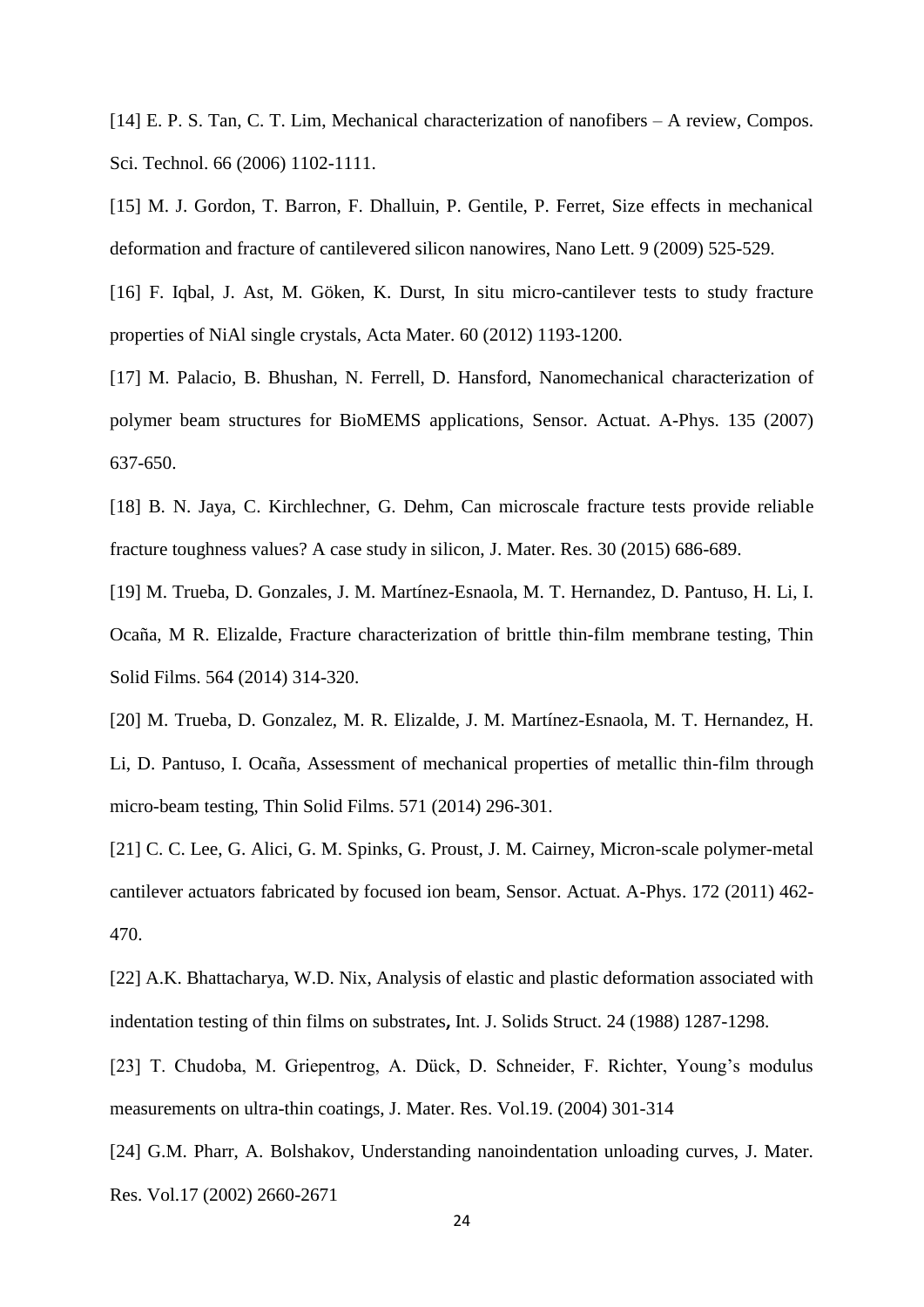[25] J. Woirgrad, J.C. Dargenton, An alternative method for penetration depth determination in nanoindentation measurements, J. Mater. Res. Vol.12 (1997) 2455-2458

[26] http://www.cwm-chemnitz.de/produkte/software, processed in 2013, viewed in Oct. 2015.

[27] ISO 14577 Metallic materials-Instrumented indentation test for hardness and materials parameters, ISO Central Secretariat, Geneva, Switzerland, part 1 - 3 (2015), part 4 (2007)

[28] T. Chudoba, N.M. Jennet, Higher accuracy analysis of instrumented indentation data obtained with pointed indenters, J. Phys. D: Appl. Phys. Vol. 41 (2008) 215407 (16pp)

[29] K. Babaei Gavan, H. J. R. Westra, E. W. J. M. Van der Drift, W. J. Venstra, H. S. J. Van der Zant, Impact of fabrication technology on flexural resonances of silicon nitride cantilevers, Microelectron. Eng. 86 (2009) 1216-1218.

[30] P. Morin, G. Raymond, D, Benoit, P. Maury, R. Beneyton, A comparison of the mechanical stability of silicon nitride films deposited with various techniques, Appl. Surf. Sci. 260 (2012) 69-72.

[31] Y. Hwangbo, J.-M. Park, W. L. Brown, J.-H. Goo, H.-J. Lee, S. Hyun, Effect of deposition conditions on thermo-mechanical properties of free standing silicon-rich silicon nitride thin film, Microelectron. Eng. 95 (2012) 34-41.

[32] W.C. Oliver, G.M. Pharr, An improved technique for determining hardness and elastic modulus using load and displacement sensing indentation experiments, J. Mater. Res. Vol.7 (1992) 1564-1583

[33] N. Wollschläger, W. Österle, I. Häusler, M. Stewart, Ga<sup>+</sup> implantation in a PZT film during focused ion beam micro-machining, Phys. Status Solidi C, 12 (2015) 314-317.

[34] G. Pennelli, M. Totaro, A. Nannini, Correlation between surface stress and apparent Young´s Modulus of top-down silicon nanowires, ACS Nano 6 (2012) 10727-10734.